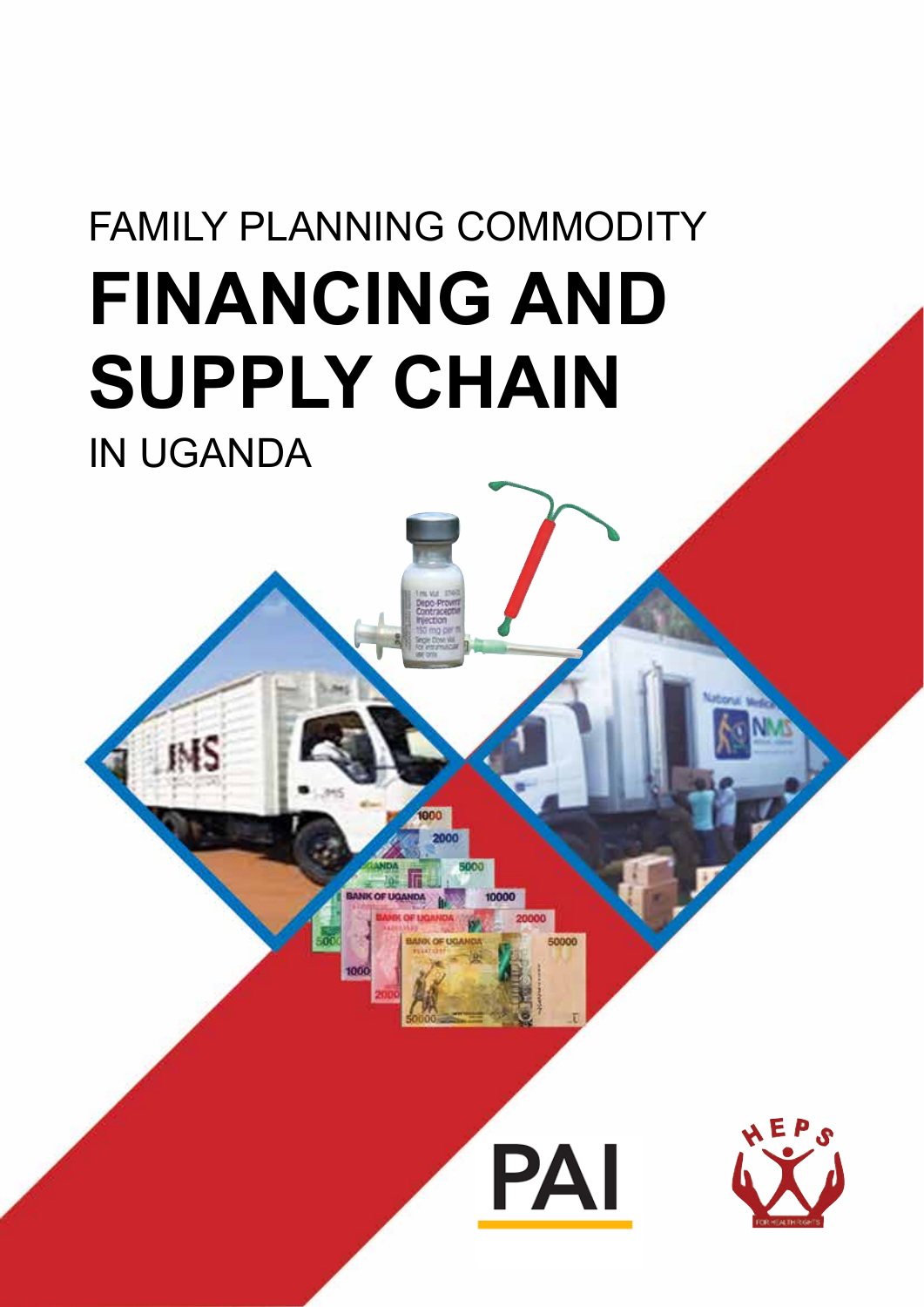### Integrated public health supply chains



*Source: John Snow, Inc. 2017. The Supply Chain Manager's Handbook, A Practical Guide to the Management of Health Commodities*

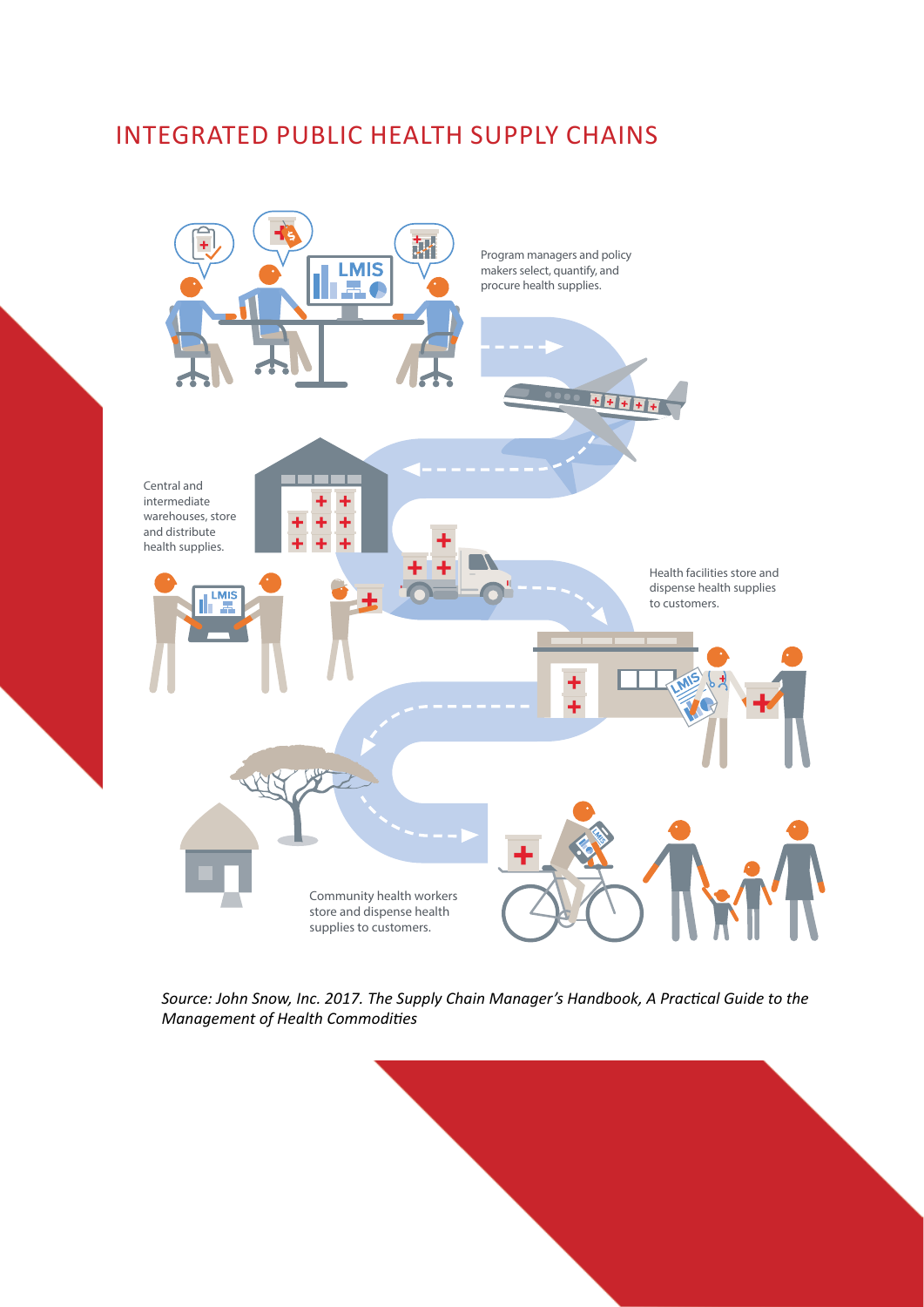# **TABLE OF CONTENTS**

| 1. |                                                                                  |  |
|----|----------------------------------------------------------------------------------|--|
|    |                                                                                  |  |
|    |                                                                                  |  |
|    |                                                                                  |  |
|    |                                                                                  |  |
| 2. |                                                                                  |  |
|    |                                                                                  |  |
|    |                                                                                  |  |
|    |                                                                                  |  |
| 3. |                                                                                  |  |
|    | 3.1 GOU RH commodities budget allocation and public sector expenditure  13       |  |
|    |                                                                                  |  |
|    |                                                                                  |  |
|    |                                                                                  |  |
|    |                                                                                  |  |
|    |                                                                                  |  |
|    |                                                                                  |  |
|    |                                                                                  |  |
| 4. |                                                                                  |  |
|    | 4.1 GOU contribution to the RH budget and the effect of the COVID-19 pandemic 23 |  |
|    |                                                                                  |  |
|    |                                                                                  |  |
|    |                                                                                  |  |
| 5. |                                                                                  |  |
|    |                                                                                  |  |
|    |                                                                                  |  |
| 6. |                                                                                  |  |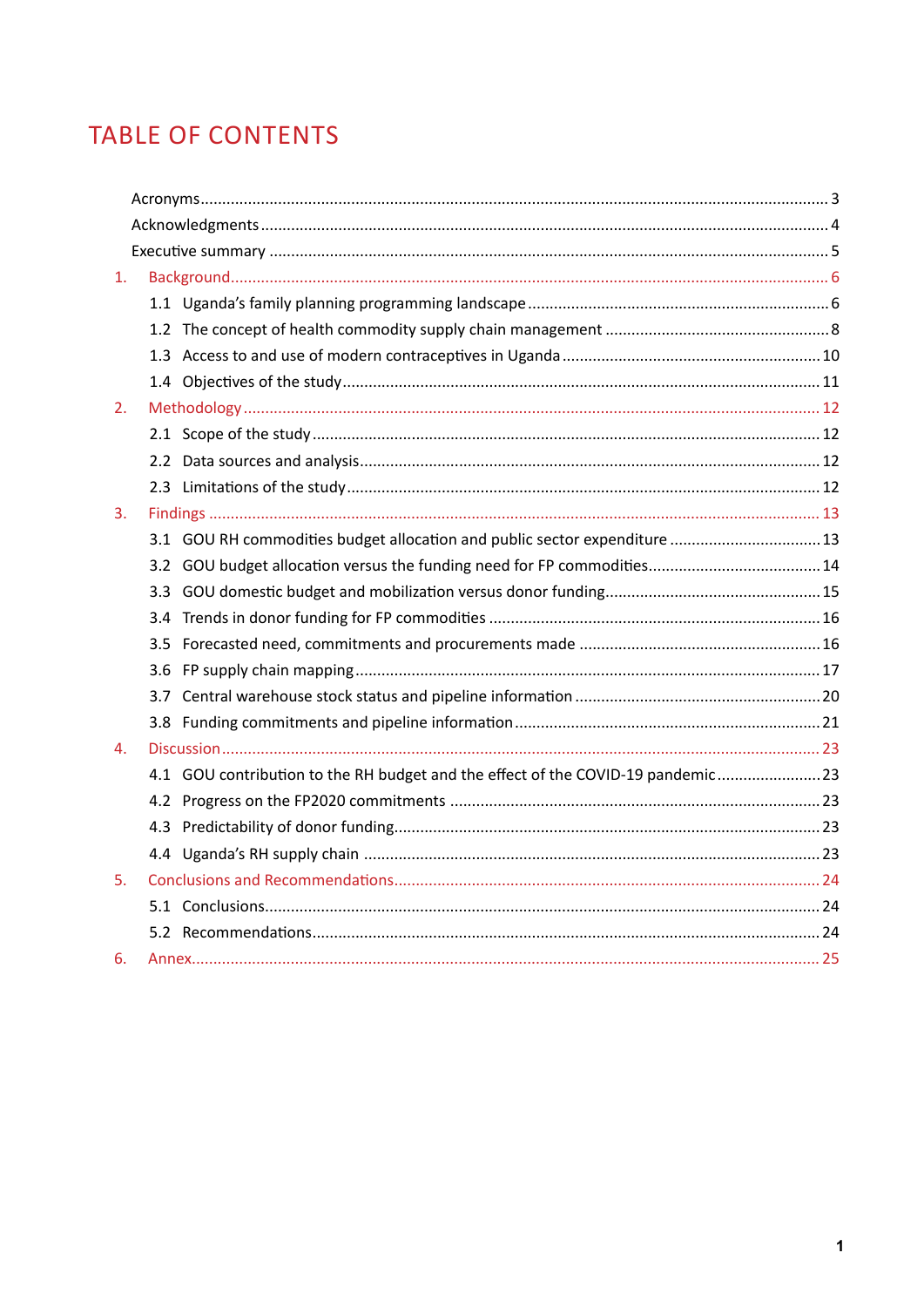### List tables

| Table 1: FP commodities procured under GOU RH budget line over the years 14                   |  |
|-----------------------------------------------------------------------------------------------|--|
| Table 2. Proportion of Annual expenditures on FP commodities from the GOU RH commodity budget |  |
|                                                                                               |  |
|                                                                                               |  |
|                                                                                               |  |

### Table of figures

| Figure 4: Provider source for women accessing FP by method type (2016).  10                     |  |
|-------------------------------------------------------------------------------------------------|--|
| Figure 5: FP methods used by all women in Uganda (% of all women of reproductive age 2019).  11 |  |
| Figure 6: GOU reproductive health commodities budget allocation vs FP 2020 commitments  13      |  |
|                                                                                                 |  |
| Figure 8: GOU financial allocation and mobilization Vs FP2020 commitments 15                    |  |
| Figure 9. Social marketing commodities Procured by USAID Social Marketing Activity 15           |  |
|                                                                                                 |  |
| Figure 11. Comparing Forecasted need, financial commitments, and actual procurements 17         |  |
| Figure 12. The Distribution of Free contraceptive Commodities in Uganda  19                     |  |
|                                                                                                 |  |
|                                                                                                 |  |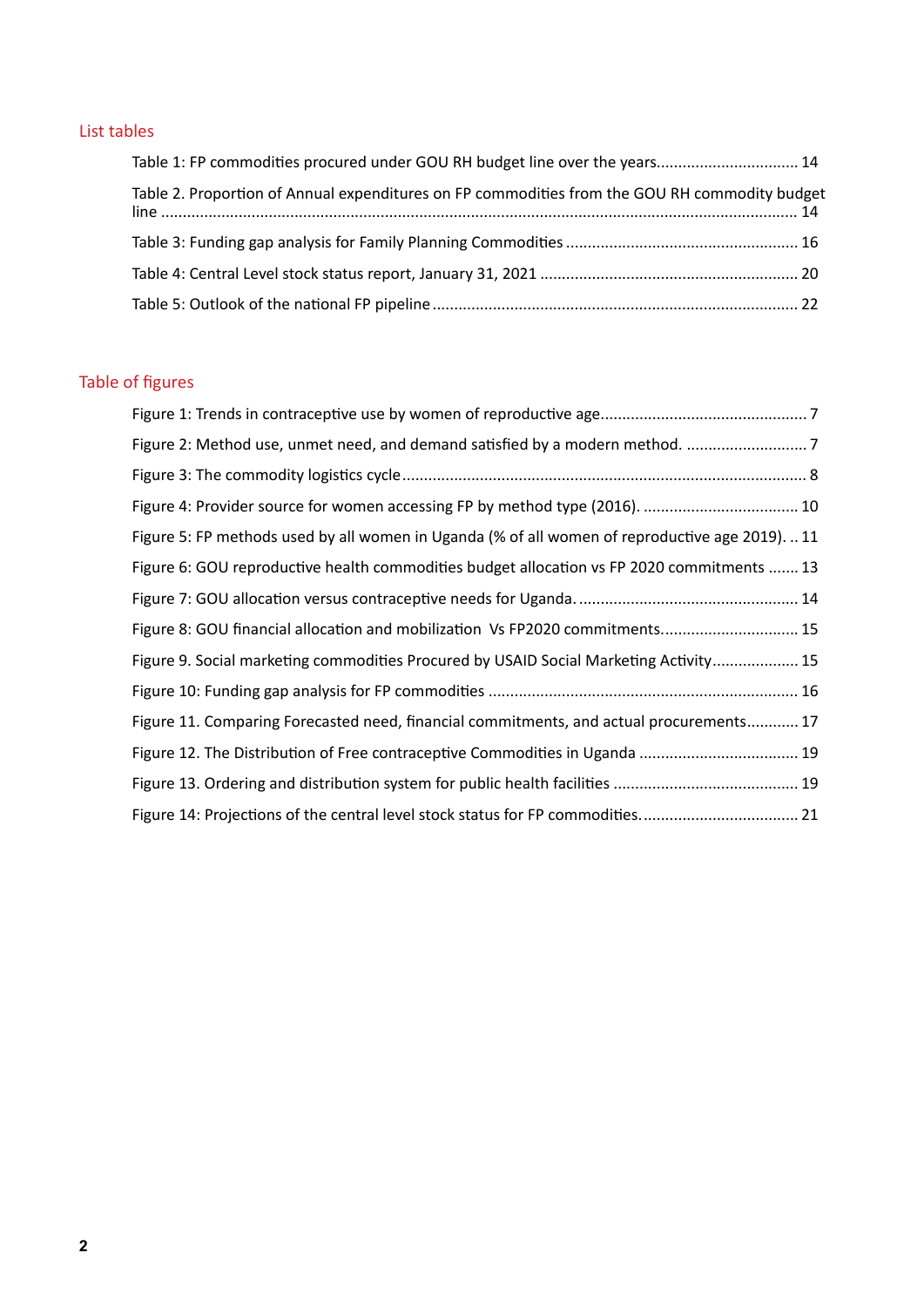# Acronyms

| <b>ADS</b>     | Alternative distribution strategy                                    |
|----------------|----------------------------------------------------------------------|
| <b>COC</b>     | Combined oral pill                                                   |
| <b>ECP</b>     | Emergency contraceptive pill                                         |
| <b>EMHS</b>    | Essential medicines and health supplies                              |
| <b>FPCIP</b>   | Family Planning Costed Implementation Plan                           |
| FP2020         | Family Planning 2020                                                 |
| <b>HDPs</b>    | <b>Health Development Partners</b>                                   |
| <b>HEPS</b>    | Coalition for Health Promotion and Social Development                |
| <b>JMS</b>     | Joint Medical Store                                                  |
| <b>IUD</b>     | Intra-uterine device                                                 |
| <b>IRA</b>     | <b>Insurance Regulatory Authority</b>                                |
| M&E            | Monitoring and evaluation                                            |
| <b>mCPR</b>    | Modern contraceptive prevalence rate                                 |
| <b>NHIS</b>    | National Health Insurance Scheme                                     |
| <b>PFP</b>     | Private-for-profit (facility)                                        |
| PMA            | Performance Monitoring for Action                                    |
| <b>PNFP</b>    | Private-not-for-profit (facility)                                    |
| <b>PPPH</b>    | Public-Private Partnership for Health                                |
| <b>RH</b>      | Reproductive health                                                  |
| <b>RMNCAH</b>  | Reproductive, Maternal, Newborn, Child and Adolescent Health         |
| <b>TMA</b>     | Total market approach                                                |
| <b>UDHS</b>    | Uganda Demographic Health Survey                                     |
| UHC            | Universal Health Coverage                                            |
| UHMG           | Uganda Health Marketing Group                                        |
| <b>UNFPA</b>   | <b>United Nations Population Fund</b>                                |
| <b>URA</b>     | Uganda Revenue Authority                                             |
| <b>URMCHIP</b> | Uganda Reproductive, Maternal and Child Services Improvement Project |
| <b>USAID</b>   | United States Agency for International Development                   |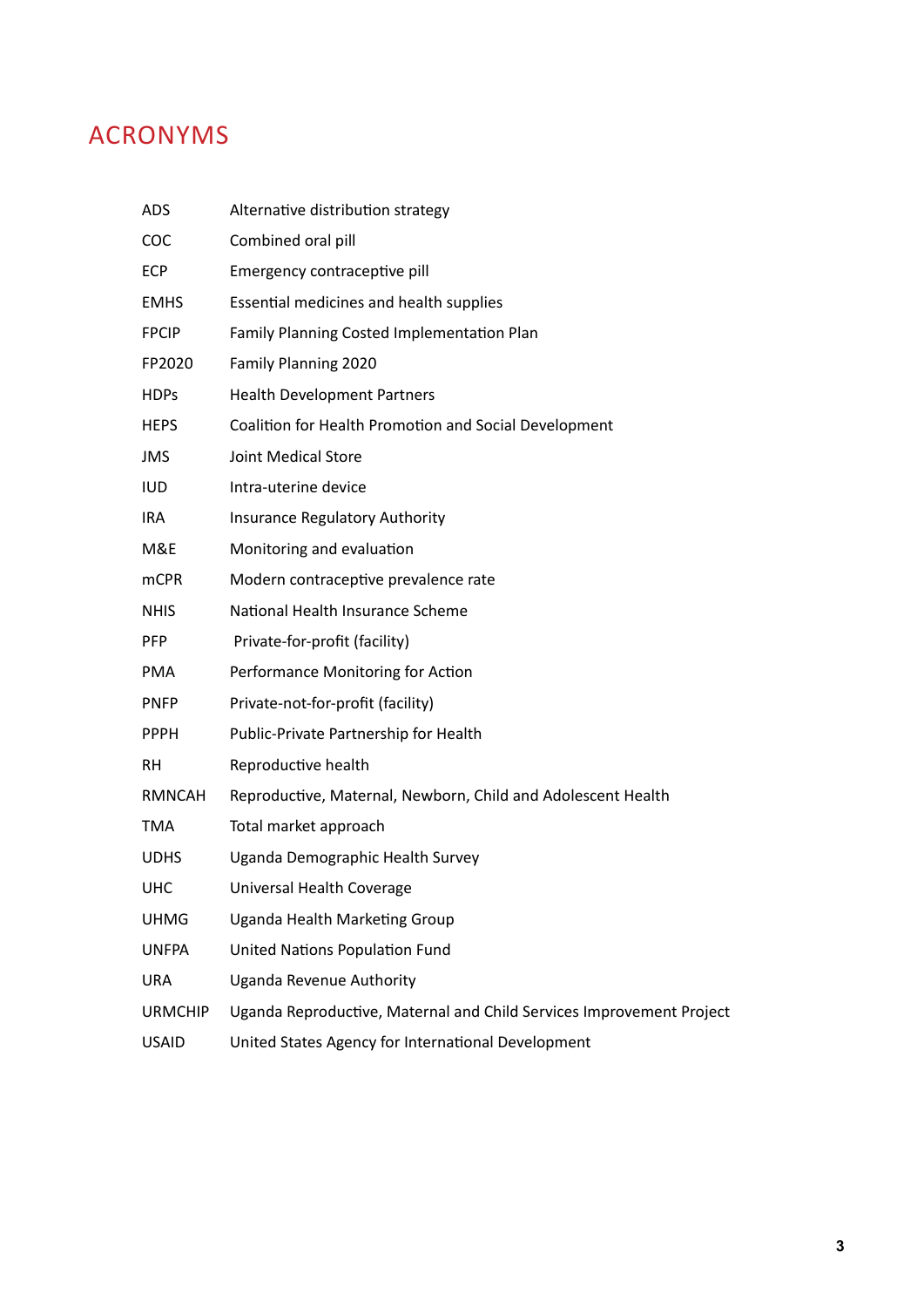### AcknowledgEments

HEPS-Uganda is grateful to all the individuals and institutions that made this study successful. We specifically thank the consultant, Dr. Lawrence Were, for leading the study exercise.

We are also grateful to National Medical Stores, Joint Medical Store, Ministry of Health, and USAID-Uganda Family Planning Activity (FPA) for providing the data and information that enabled the consultant to complete this study.

This paper was reviewed internally by Dr. Denis Kibira and Ms. Joan Esther Kilande from our secretariat, and externally by Mr. Kennedy Sentongo, Mr. Samuel Balyejjusa and Mr. Eric Nabuguzi Jemera, all of whom have extensive knowledge of, and experience with, Uganda's family planning programming, financing and logistics supply chain. HEPS-Uganda is grateful for their invaluable input.

We thank our partners PAI for funding this research, and to Mr. Richard Hasunira for editing the final report.

Thank you all,

Hatte

**Dr. Denis Kibira** Executive Director HEPS- Uganda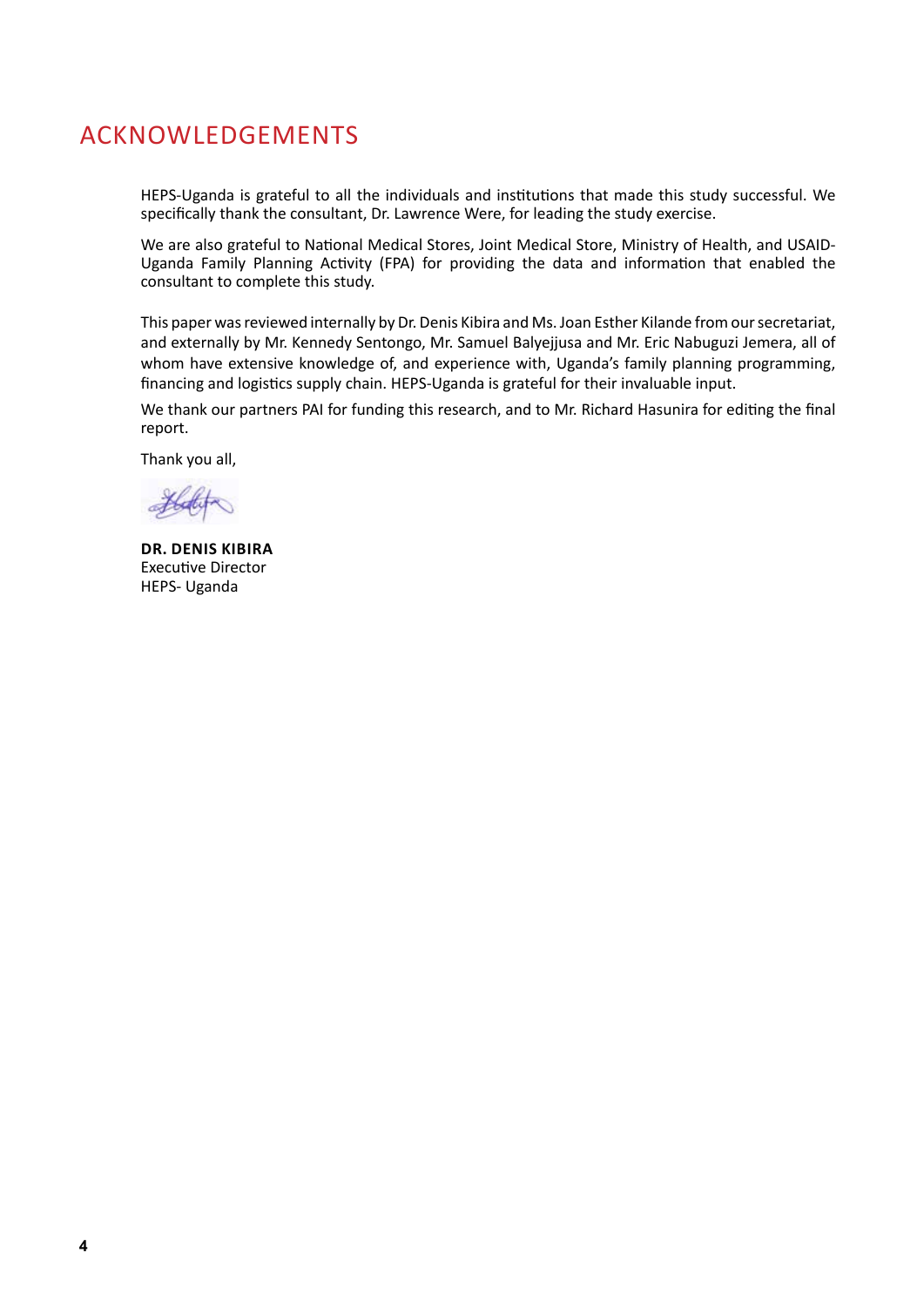### Executive summary

 $$5<sub>ln</sub>$ In 2012, GOU pledged to allocate \$5m to FP supplies per year for 5 years. This pledge was renewed in 2017

12.8%<br>for FP commodities for The financial need FY2020/21 is estimated \$32.93m, of which GOU's contribution from domestic resources is estimated at \$4.21m, representing just 12.8%

2%<br>Up to 98% of the domes<br>funding for FP commodities % Up to 98% of the domestic goes to mama kits alone, leaving a paltry proportion for contraceptives

U ganda was represented at the 2012 London Family Planning (FP) Summit at the highest political level by President Yoweri Museveni who pledged to ensure an explanation and in an element to all the weapons to ensure the in enabling policy environment to allow women to exercise their FP choices, to increase the country's financial investment in FP, and to strengthen service delivery. Government of Uganda (GOU) pledged to increase its annual budget allocation for FP supplies from USD 3.3 million (FY 2012) to USD 5 million for the next five years and to mobilize an additional USD 5 million annually from donors. This would be supported by the development of a reproductive health (RH) sub-account to track RH resource flows.

During the 2017 London FP Summit, GOU renewed its FP2020 commitments, but this time around the it pledged to raise an additional USD 20 million annually from Health Development Partners (HDPs) to top up on to the USD 5 million annually from the domestic budget.

A substantial number of clients access FP commodities from the private sector through out-of-pocket payments. Out-of-pocket payments expose the population to catastrophic and impoverishing health expenditures, increasing socioeconomic inequality, thereby undermining progress towards Universal Health Coverage (UHC). The national health insurance scheme (NHIS), which would have cushioned people against such risks, has dragged and existing schemes do not cover FP.

FP commodities for use in the public sector are included in the Uganda Clinical Guidelines (UCG) and the Essential Medicines and Health Supplies (EMHS) List of Uganda. These commodities also must be registered by the National Drug Authority (NDA). The Ministry of Health's National RMNCAH Quantification Report guides GOU and partners on the quantities of commodities required and when to procure them. Guided by the Supply Plans in the quantification report, GOU and Health Development Partners (HDPs) make financial commitments and initiate the procurements of the commodities.

The main funders of FP commodities include GOU, UNFPA, USAID and the Global Fund. GOU funding consists of direct allocations from the national budget and grants and loans from HDPs. The commodities are then cleared through customs and warehoused at National Medical Stores (NMS) for the public sector and Joint Medical Store (JMS) for private-not-for-profit (PNFP) sector.

In spite of the increased financial allocation by GOU and HDPs to FP commodities, major gaps in financing and access to contraceptives continue to persist in Uganda. The financial need for FP for FY2020/21 is estimated at USD 32.93 million, of which GOU's contribution from domestic resources is estimated at USD 4.21 million, leaving a funding gap of USD 28.72 million to be filled by HDPs, grants and loans.

It is important to note that out of the domestic finances invested in FP commodities, 98% of these investments have been used to procure mama kits. Additionally, in 2020, World Bank donated USD 15 million (UGX 57 billion) from its maternal child health project to the COVID-19 national response. Part of these funds had been intended for sexual and reproductive health (SRH) essential medicines and commodities, including FP commodities.<sup>1</sup>

<sup>1</sup> https://ugandaradionetwork.net/story/world-bank-donates-shs-57bn-to-fight-covid-19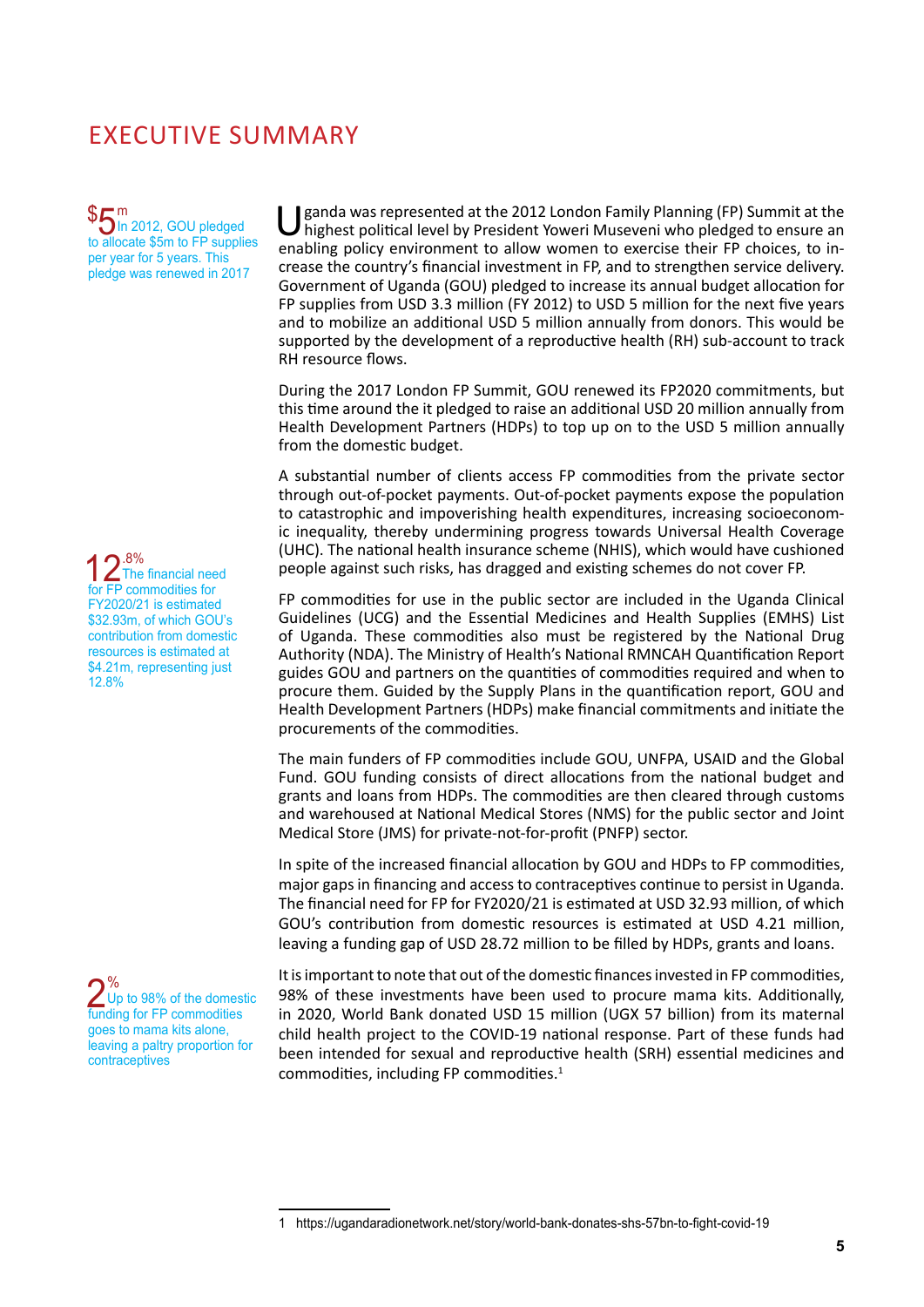### 1. Background

#### **1.1 Uganda's family planning programming landscape**

 $3<sup>%</sup>$ Uganda has one of the youngest populations, growing at 3%; more than half the population is younger than age 15 Uganda has one of the fastest-growing populations globally, expanding at a rate of 3% per year<sup>1</sup>, with the current estimated population of 42.8 million (2021) projected to reach 55 million by 2030. This rapid growth, attributed to a high fertility rate of 5.4 children per woman, has resulted in Uganda having one of the youngest populations in the world, with more than half the population being younger than age 15 and more than three quarters of being under age 30. Adolescents comprise 30% of the national population.<sup>2</sup>

The country's high fertility rate has been attributed to the high unmet need for family planning<sup>3</sup>, which is estimated at 28%; low contraceptive use of 39%; high desired family size of 5.7 for men and 4.8 for women; a high teenage pregnancy of 25%; and a high preference of the male sex by couples, among others.<sup>4</sup> According to the 2016 Uganda Demographic and Health Survey (UDHS), more than half of the Ugandan girls have had first sex by age 18, and teenage pregnancy is at an average of 25%.

 $\bigcap_{20}^{\infty}$ FP-CIP 2015-20 set ambitious targets to reduce the unmet need for FP from 28% to 10% and increase Contraceptive Prevalence Rate (CPR) among married women from 26% to 50% by 2020

 $2$ Over the past five years, the overall CPR for married women grew at an annual average rate of 1.2 percentage points

The Government of Uganda (GOU) has provided a supportive policy environment for family planning programming. A Costed Implementation Plan for family planning (FP-CIP) 2015-2020 – currently under review – was accordingly developed and launched in 2014 as the national blueprint for FP resource mobilization and programming in Uganda. The FP-CIP had a set of ambitious targets to reduce the unmet need for family planning (FP) from 28% to 10% and increase Contraceptive Prevalence Rate (CPR) among married women from 26% to 50% by 2020. At the sub-national level, district local governments were also supported to develop district-specific costed implementation plans (D-CIPs). The national and district CIPs have been critical in resource mobilization for family planning programming.

Indeed, the country has made significant progress over the course the FP-CIP period, as GOU and health development partners (HDPs) increased funding for FP commodities and reforms were implemented in the logistics supply and management chain. Over the past five years, the overall CPR for married women grew at an annual average rate of 1.2 percentage points; the demand satisfied by modern methods steadily increased from 44% to 57%; the use of traditional methods increased from 1% to 6%; while the unmet need for FP reduced from 25% to 17%.<sup>5</sup>

<sup>1</sup> National Housing and Population Census Main Report 2014

<sup>2</sup> National Population & Housing Census, 2014

<sup>3</sup>  Unmet need for family planning is defined as the percentage of women of reproductive age, either married or in a union, who are want to stop or delay childbearing but are not using any method of contraception.

<sup>4</sup>  National Population Council (2020). Key facts on Uganda's population. https://npcsec.go.ug/key-facts-on-ugandas-population/

<sup>5</sup> MoH 2020. Evaluation of Uganda Family Planning Costed Implementation Plan 2015-2020, Ministry of Health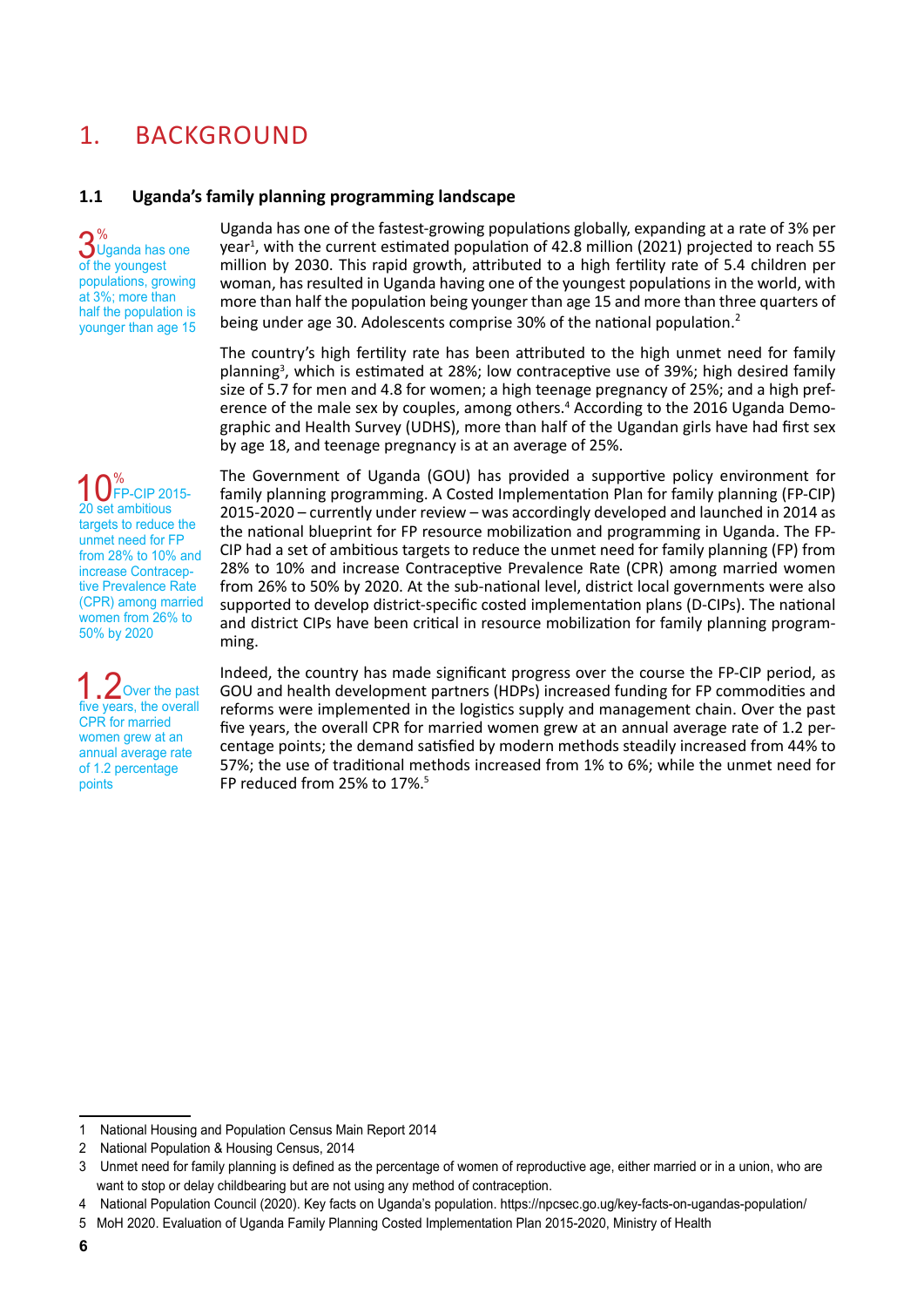| <b>Tools</b><br><b>FILLITERS</b> | FAAL Ugainla Phas *<br><b>ARTISA NEA poli-</b>                                                                                                                                                                                                                                                                                                                                             |                                                                                                                                                                                                                                                                                        | œ<br>Sign In<br>n                                                                                                                                                    |  |
|----------------------------------|--------------------------------------------------------------------------------------------------------------------------------------------------------------------------------------------------------------------------------------------------------------------------------------------------------------------------------------------------------------------------------------------|----------------------------------------------------------------------------------------------------------------------------------------------------------------------------------------------------------------------------------------------------------------------------------------|----------------------------------------------------------------------------------------------------------------------------------------------------------------------|--|
| ☆ ⊙ ●                            | $\bullet$ $\circ$ $\circ$<br>$\circ$<br>CO.<br>$\bigcirc$<br>1.7771                                                                                                                                                                                                                                                                                                                        | $\cdots \quad \mathbb{N} \cdot \mathbb{T} \quad \boxplus \quad \mathcal{L} \ \& \ \mathbb{D}$<br>$\circ$                                                                                                                                                                               | $\Box$ $\Delta_0$                                                                                                                                                    |  |
|                                  | <b>MODERN CONTRACEPTIVE</b><br>1.2%<br><b>PREVALENCE</b><br><b><i>UNIVERSITY SETTING</i></b>                                                                                                                                                                                                                                                                                               | <b>CONTRACEPTIVE PREVALENCE BV</b><br><b>METHOD TVPE</b>                                                                                                                                                                                                                               | Search Hitchelon                                                                                                                                                     |  |
|                                  | university on<br>Percent of scenare age \$1.49 careers with ?<br>nc:Witwall<br>maker contract/or (inCPS) by methal blokes<br>woman.<br>Contribution of the Contribution of the Con-<br>20<br>s<br>50<br>40                                                                                                                                                                                 | Percent of interest sign RS-49 commete away contractables by method<br>Volgan (1983) A Phones 1 art 1 4 1991<br>THE WAY THE STATE OF<br>70<br>AD.<br>50<br>1407                                                                                                                        | <b>CA</b> Export FDF<br>Adobe Export PDF<br>Danisal, PDF Filed In Miles<br>or bicer (Stelve)<br>Seiner PDF Eiler<br><b>BMA LIQUIDEAL</b> BANTAHE SC<br>Distanced bio |  |
|                                  | 30<br>201<br>30<br>$\circ$<br>Dail.<br>AND COLLARS<br><b>SAR</b><br>dealers.<br>1 Falls<br><b>RAug</b><br><b><i>Diskup</i></b><br><b>DOUG</b><br>2014 2015 2015 2016 2007 2017 2019<br><b>PRIX</b><br>Contractor and PMA2020 actesy ramship<br><b>Player</b><br><b>B</b> Multipoll winnings (PREA Photo) S.A. (2,233)<br>×<br>All Allenartist consideration assessed (PMA Phone ) or 2013. | 30 <sup>2</sup><br>20<br>10 <sup>°</sup><br>$\circ$<br>THE<br>Apr 1<br><b>William</b><br><b>Arkage</b><br>3000<br>2014 - WILL CRISE<br>2010<br>3034 : 8046 - 2045 -<br>PHOTO SAMPLE CARD CORP.<br>most<br><b>Parents</b><br>· Stort as it's prothats<br><b>C</b> Longua (Walland Down) | Mid-second Ward (Subject) 25<br>Плодитете сатронал.<br>hngrish (12.5.1 <hings)<br><b>Connect</b><br/>and state area.</hings)<br>                                     |  |
|                                  | <b>PMA UGANDA</b><br><b>CANADA E ANGHAR FIX ATEA</b><br>BOARDED STOLERS TO                                                                                                                                                                                                                                                                                                                 | <b>EX JOURN HOPKING</b><br>SAN CHARLES CHARLES CONTROL<br>inplega<br>Bearington in Second                                                                                                                                                                                              | Consuler), make wisd to singer PCH<br>formi di agresimento<br>- Pres 7-Day Trial                                                                                     |  |

*Figure 1: Trends in contraceptive use by women of reproductive age.<sup>6</sup>*



*Figure 2: Method use, unmet need, and demand satisfied by a modern method.<sup>7</sup>*

 $37<sup>%</sup>$  The final evaluation of the FP-CIP showed that After implementing the FP-CIP, Uganda was only able to attain an mCPR of 37%, below the target of 50%

However, while the country has progressed on some key indicators, many Ugandan women and girls who want to avoid pregnancy are still not using effective contraception as the country failed to achieve the targets set in the just-concluded FP-CIP (2015-2020).<sup>8</sup> It has been noted that secure and sustained access to quality and affordable commodity supplies is a critical driver of reproductive and sexual health.<sup>9</sup> The final evaluation of the FP-CIP showed that after its implementation, Uganda was only able to attain a modern contraceptive prevalence rate (mCPR) of 37%, and to reduce the unmet need for contraception to 17% among married women.<sup>10</sup>

<sup>6</sup>  PMA Uganda, 2020. Results from Phase 1 baseline survey. Performance Monitoring for Action

<sup>7</sup>  PMA Uganda, 2020. Results from Phase 1 baseline survey. Performance Monitoring for Action

<sup>8</sup> Uganda Bureau of Statistics (UBOS) and ICF. 2018. Uganda Demographic and Health Survey 2016. www.DHSprogram.com

<sup>9</sup> Nel Druce (2006). Country Case Studies Synthesis: Cambodia, Nigeria, Uganda and Zambia. DFID Health Resource Centre.

https://www.rhsupplies.org/uploads/tx\_rhscpublications/DFID%20%26%20NL\_RHCS%20synthesis\_2006.pdf

<sup>10</sup> MoH,2020. Evaluation of Uganda Family Planning Costed Implementation Plan 2015-2020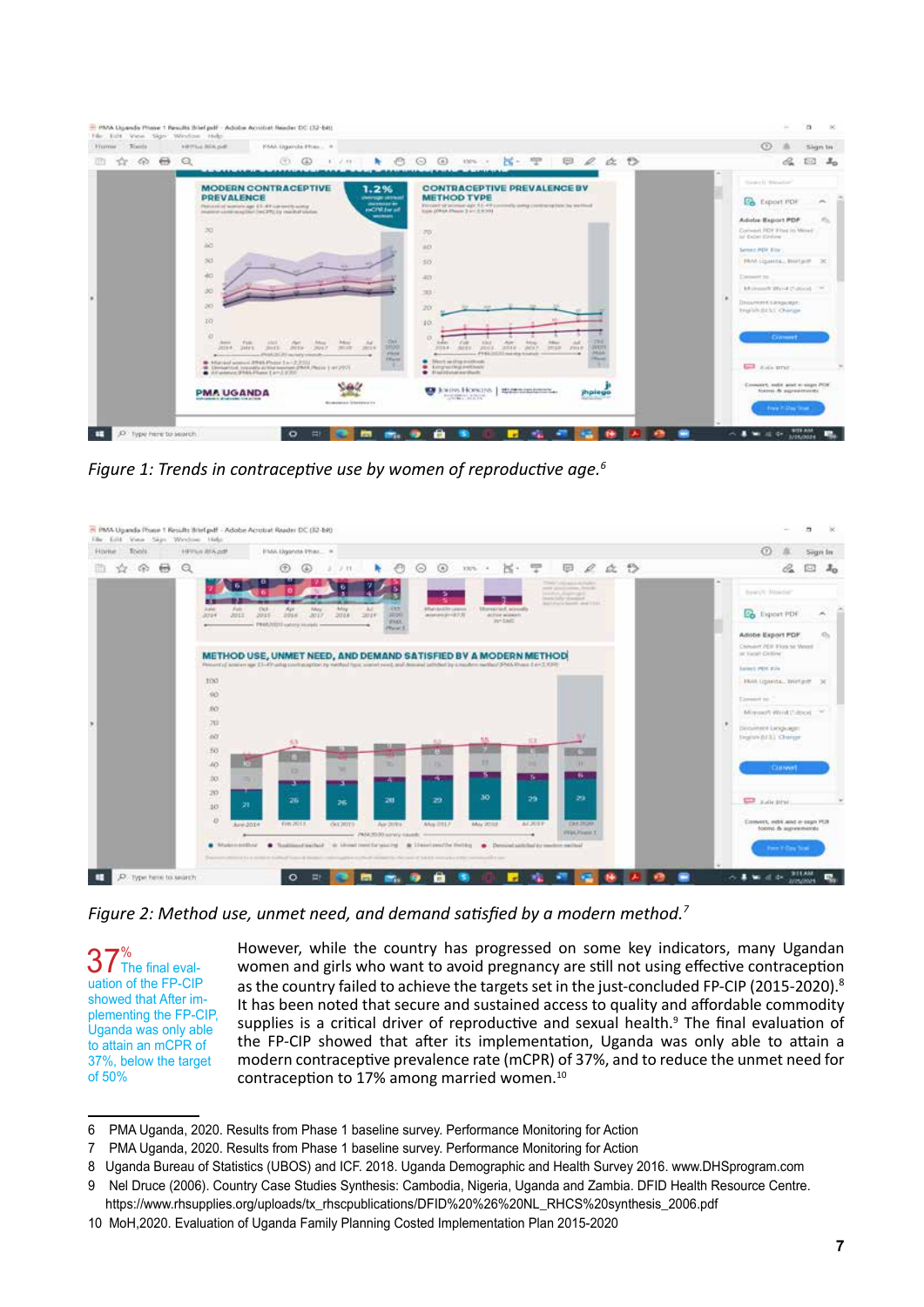52% An estimated 52% discontinue contraception, many of them due to side effects

\$  $15<sub>in 2020</sub>$ World Bank diverted

\$15m from Uganda Reproductive Maternal Child Health Improvement Project to contribute to the country's COVID-19 national response

The evaluation of the FP-CIP (2015-2020) and stakeholder consultations identified several reasons for under-performance, including inadequate financing of the Plan, limited use of data to drive FP programming, and over-reliance on the public sector for the provision of FP services that were largely supported by donors and implementing partners. On the demand side, there was a high discontinuation rate, estimated at up to 52%. Women on contraception discontinued use for different reasons – the commonest reason being the fear of side effects (15%).<sup>11</sup>

The situation was exacerbated by the COVID-19 pandemic, which not only restricted access to FP services and commodities, but led to diversion of critical funding from sexual and reproductive health and rights (SRHR) and other health programs. A case in point is that of the Uganda Reproductive Maternal Child Health Improvement Project (URMCHIP), from which World Bank reprogrammed USD 15 million (UGX 57bn) to fund the country's COVID-19 national response. It is not clear whether the gap created by the re-allocation was ever filled.<sup>12</sup>

In the move to the global renewal of the FP2020 partnership towards the 2030 Agenda, Uganda needs to reaffirm its commitment to FP by aligning to the global post-2020 agenda.

#### **1.2 The concept of health commodity supply chain management**

A supply chain is a complex set-up of organizations, people, activities, information and resources, with actors at different levels delivering health products and services of the right quality, quantity and condition to the right places, at the right time and at a reasonable cost. The health commodity logistics cycle involves product selection; forecasting, planning, and procurement; storage, distribution and customer service; logistics information management; and commodity financing.



*Figure 3: The commodity logistics cycle*

<sup>11</sup> PMA2018 Round 6.

<sup>12</sup> https://ugandaradionetwork.net/story/world-bank-donates-shs-57bn-to-fight-covid-19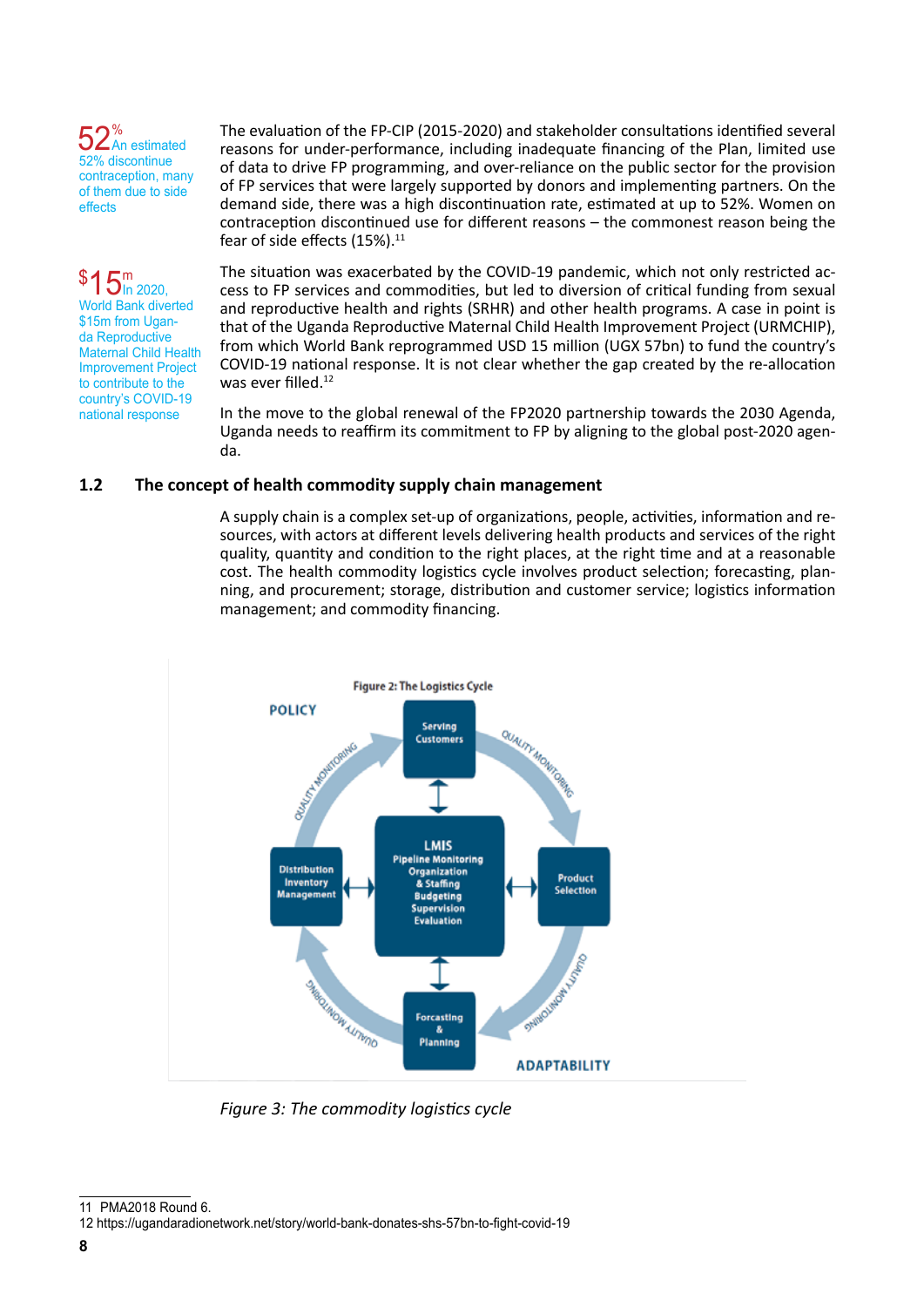#### **Step I: Product selection**

The selection of FP commodities for use in the public sector in Uganda is guided by the Uganda Clinical Guidelines (UCG) and the Essential Medicines and Health Supplies List (EML). All dealers in the pharmaceutical sector are by law certified by National Drug Authority (NDA) for quality assurance.

#### Step II: Forecasting, planning, and procurement

After product selection, the next step is to estimate the quantities to be procured. The Quantification and Procurement Planning Unit (QPPU), in the Department of Pharmaceuticals and Natural Medicines (DPNM) of the Ministry of Health, is responsible for the quantification of health commodity requirements. Contraceptives are included in the 3-year rolling National Reproductive, Maternal, Newborn, Child and Adolescent Health (RMNCAH) Quantification Report, which is updated annually. This report contains estimates of all national commodity requirements, covering the public, private and private-not-for-profit (PNFP) sectors. The report also contains annual supply plans which should ensure central-level stocks are within the minimum-maximum levels.

Upon completion of the annual procurement plans, Ministry of Health convenes HDPs and/or their procurement agents to make commitments in line with the national supply plan. GOU and HDPs then use their procurement procedures to deliver commodities to the central warehouses. USAID uses Chemonics/ Global Health Supply Chain (GHSC), UNFPA uses the Procurement Services Branch (PSB), while GOU uses NMS.

#### **Step III: Storage, distribution, and customer service**

Imported commodities undergo verification and customs clearance by NDA and Uganda Revenue Authority (URA). URA clears condoms only after they have undergone NDA's post-shipment testing. Commodities are then distributed. National Medical Stores (NMS) and Joint Medical Store (JMS) are the main storage and distribution agencies for free public FP commodities. The FP commodities are distributed to service delivery points in the public and PNFP facilities. Community distribution is allowed for some commodities in line with government policy.

#### **Step IV: Logistics management information system (LMIS)**

The LMIS consists of all records and reports used in the supply chain. LMIS generates information that is used for decision-making, including forecasting and planning.

#### **Step V: Commodity financing**

Finances and budgets are required throughout the supply chain if the supply chain is to achieve its objectives. At the 2012 London Summit, the global community committed to enabling 120 million additional women and girls in the world's 69 poorest countries to access and use contraception by 2020. At the 2012 and 2017 London summits, GOU committed to allocate USD 5 million annually from the domestic budget to FP commodities. It also committed to mobilizing an additional USD 20 million annually from HDPs for the procurement of FP commodities.<sup>13</sup>

These financial commitments need to be tracked to ensure that they are translated into actual procurements of the right FP commodities as per the national contraceptive supply plans. In 2020, Ministry of Health with support from the Partners in Population and Development Africa Regional Office (PPD ARO) and UNFPA developed a harmonized FP tracking tool to ensure consistency and reproducibility of FP tracking results.<sup>14</sup>

While many clients continue to access the free commodities procured by government and donor resources, out-of-pocket payments are still very dominant in Uganda, contributing a significant proportion to total health sector expenditure.<sup>15</sup> Out-of-pocket spending on health is associated with high financial risk leading to financial hardships for poor health consumers. Studies have shown that households in Uganda cope with these out-of-pocket expenditures through depletion of savings and selling of assets, including some households being driven into debt.<sup>16</sup>

<sup>13</sup> FP2020. http://summit2017.familyplanning2020.org/revitalized-commitments.html#Uganda

<sup>14</sup> Lukwago, D. (2020). Family Planning Resource Tracking in Uganda. Harmonized and Standardized Methodology. MoH/ UNFPA/ PPD ARO.

<sup>15</sup> MOH (2016). The Health Sector Financing strategy 2015/15- 2024/25.

<sup>16</sup> Leive, A. & Xu, K. (2008). Coping with out-of-pocket health payments: Empirical evidence from 15 African countries. *Bulletin of*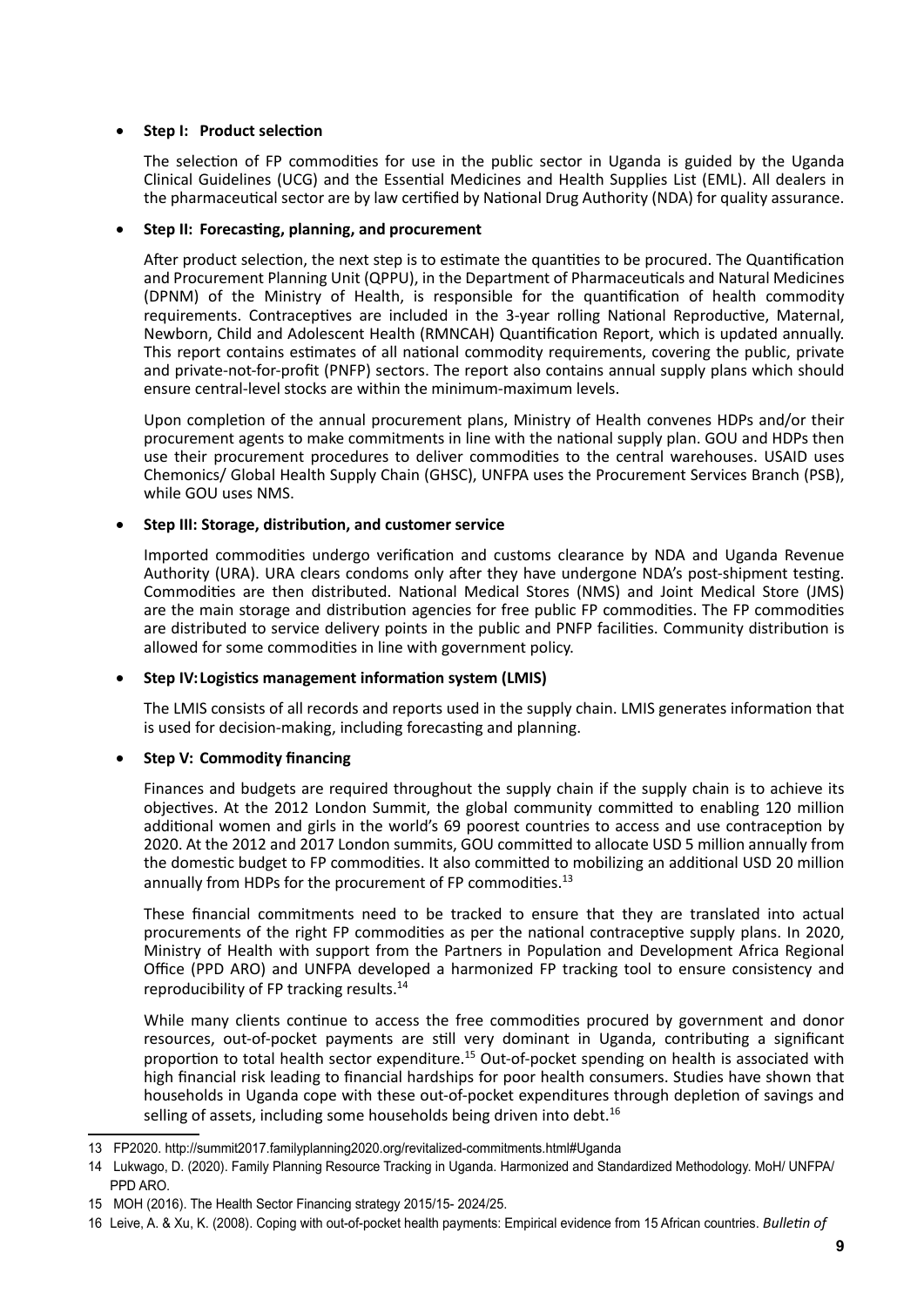Out-of-pocket payments for health care also increase socio-economic inequality, undermining efforts towards Universal Health Coverage (UHC). One way to protect these people is the introduction of the national health insurance scheme (NHIS), given that the existing private insurance schemes do not cover FP services and commodities. As the world embraces the post-2020 agenda and the FP2030, countries are adopting total market approaches (TMA) and health insurance schemes to ensure equitable access to FP services.

#### **1.3 Access to and use of modern contraceptives in Uganda**

Public sector facilities represent the primary source of modern contraceptives (over 80%). However, private and PNFP facilities play an influential role in the provision of FP services.



*Figure 4: Provider source for women accessing FP by method type (2016).<sup>17</sup>*

Injectable contraceptives have remained the most used method of contraception among Ugandan women of reproductive age, contributing to more than half of the current users. Implants are also steadily gaining popularity and their contribution to the method mix is estimated at 17.3%.

*the World Health Organization* 2008, 86(11):817-908

<sup>17</sup> Track20 (2020). Exploring Opportunities for MCPR Growth in Uganda. Glastonbury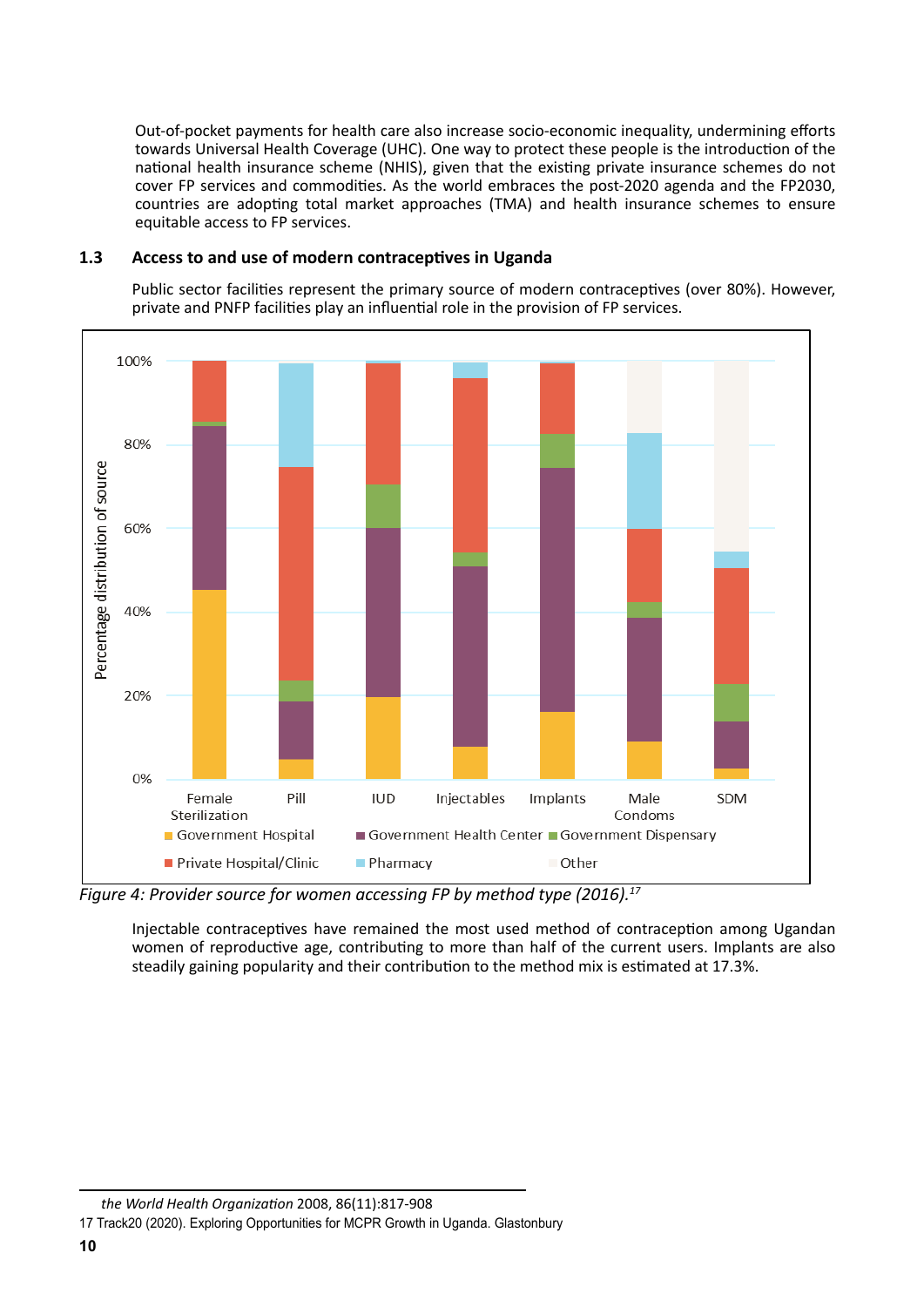

*Figure 5: FP methods used by women in Uganda (% of all women of reproductive age 2019).<sup>18</sup>*

#### **1.4 Objectives of the study**

The main objective of the study was to document and analyze current FP financing and supply chain issues, including quantification, financing, procurement, and distribution of contraceptives in Uganda.

Specific objectives included:

- 1) Track the flow of FP commodities from product selection, quantification, financing through the different funding streams to the storage and distribution to the final consumers in Uganda;
- 2) Establish the FY2020/21 GOU RH/FP commodities budget allocations and financing gaps.
- 3) Analyze and document the trends in donor funding for FP commodities to GOU, including for FY2020/21, in the context of FP2020 commitments and share the progress Uganda has made on the realization of the FP2020 financial commitments, especially for FP commodity procurement.
- 4) Track FP budget allocations and expenditures from GOU and HDPs from FY2016/17 in at least two UNFPA focus districts.

<sup>18</sup> Uganda Bureau of Statistics (UBOS) (2018). "Uganda Demographic and Health Survey 2016." www.DHSprogram.com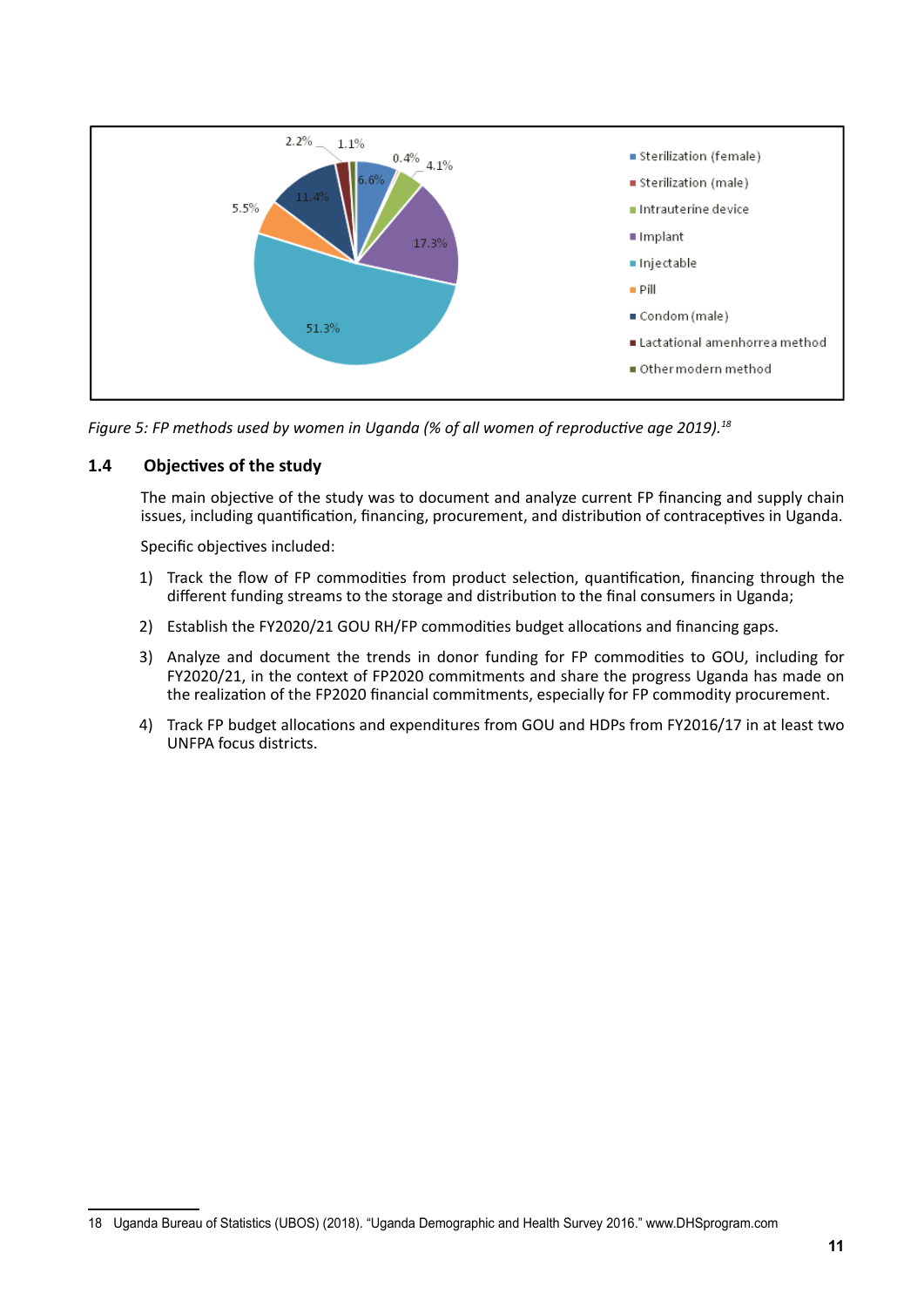### 2. Methodology

This FP budget tracking and supply chain mapping study adopted the methodology recommended in the Ministry of Health's harmonized FP resources tracking methodology.19

#### **2.1 Scope of the study**

The study mapped the current FP financing and supply chain in Uganda to support the understanding of the supplies landscape in Uganda.

#### **2.2 Data sources and analysis**

The FP budget tracking and supply chain mapping process involved a review of relevant documents and the conduct of personal interviews with key informants. A review of the Health Sector Ministerial Policy Statement for FY 2020/21 was undertaken to determine the resources allocated to the RH commodities budget line. The allocated funds were analyzed against the annual FP2020 commitment of USD 5 million and also the annual quantifications to determine the existing financing gaps.

The donor commitments were determined using reports from the Quantification and Procurement Planning Unit (QPPU) of the Ministry of Health's Department of Pharmaceuticals and Natural Medicines (DPNM).

GOU procurements were established by reviewing reports from the NMS and the Uganda Reproductive, Maternal and Child Services Improvement Project (URMCHIP). Procurements by the Global Fund (male condoms), UNFPA, and USAID were retrieved from the Reproductive Health Coalition (RHSC) website.<sup>20</sup>

The actual procurements were reconciled with Ministry of Health Contraceptive Supply Plans and commodity receipts at the central warehouses.

#### **2.3 Limitations of the study**

The study was limited to the FP commodities financing. Other programmatic activities that support FP service delivery were not covered in this tracking study. Other areas that were not covered include: Sub-national or locally generated budgets for commodity procurement at district or health facility levels; and commodity financing in the private sector.

<sup>19</sup> Lukwago D, 2020. Family Planning Resource Tracking in Uganda. Harmonized and Standardized Methodology. MoH/ UNFPA/ PPD ARO

<sup>20</sup> Tool - Reproductive Health Supplies Coalition (rhsupplies.org)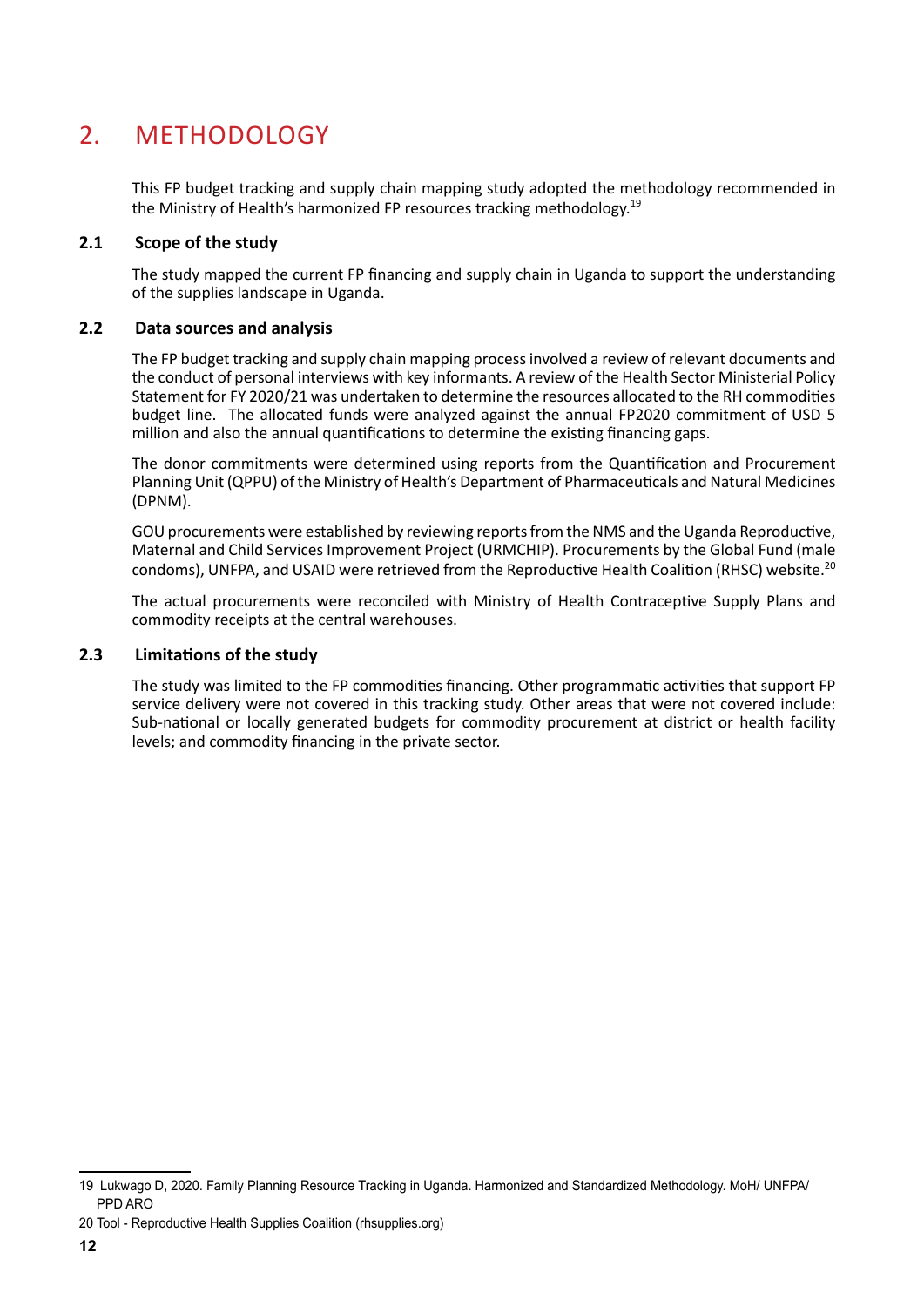### 3. Findings

This section presents the key findings under each specific objective. It is important to note that none of the different contraceptive methods are produced locally within Uganda, therefore significant procurement and supply management costs are incurred to deliver these commodities to the intended users at the service delivery points. The procurement and management costs include the value of the items, pre-shipment inspections, carriage to the ports of entry, insurance, customs clearance, mandatory post-shipment testing (especially for condoms), NDA verification fees, warehousing, and in-country distribution costs.

#### **3.1 GOU reproductive health commodities budget allocation and public sector expenditure**

80<sup>%</sup><br>
801h FY2020/21, GOU allocated \$3,966,928m for procurement of RH commodities representing 80% of its FP2020 commitment GOU allocated UGX 14.72 billion<sup>21</sup> to NMS (Vote 116) for the procurement of reproductive health (RH) commodities under vote function "Supply of Reproductive Health Items", according to the Health Sector Ministerial Policy Statement for FY 2020/21. At an exchange rate of UGX 3,710.68 per US dollar<sup>22</sup>, the allocation for procurement of RH commodities for FY2020/21 was equivalent to USD 3,966,928, representing about 80% of the FP2020 commitment of USD 5 million per year.

Despite the substantial increments in GOU funding towards the procurement of RH commodities, the investment is still below the London commitments of USD 5 million annually. Up to 98% of the domestic financing for FP has been used to procure RH medical supplies, specifically mama kits.

Additionally, World Bank reallocated USD 15 million (UGX 57 billion) from the Uganda Reproductive Maternal Child Health Improvement Project (URMCHIP) to the COVID-19 national response in 2020. Some of these funds were intended for RH essential medicines and commodities including FP commodities.<sup>23</sup> It was anticipated that this money would be put back from the Fast-Track Facility, which is funding the COVID-19 response in different countries. However, it is not yet clear whether this was done.



*Figure 6: GOU reproductive health commodities budget allocation vs FP 2020 commitments*

<sup>21</sup> Health Sector Ministerial Policy Statement, FY 2020/21

<sup>22</sup> Bank of Uganda Monetary policy report, December 2020

<sup>23</sup> https://ugandaradionetwork.net/story/world-bank-donates-shs-57bn-to-fight-covid-19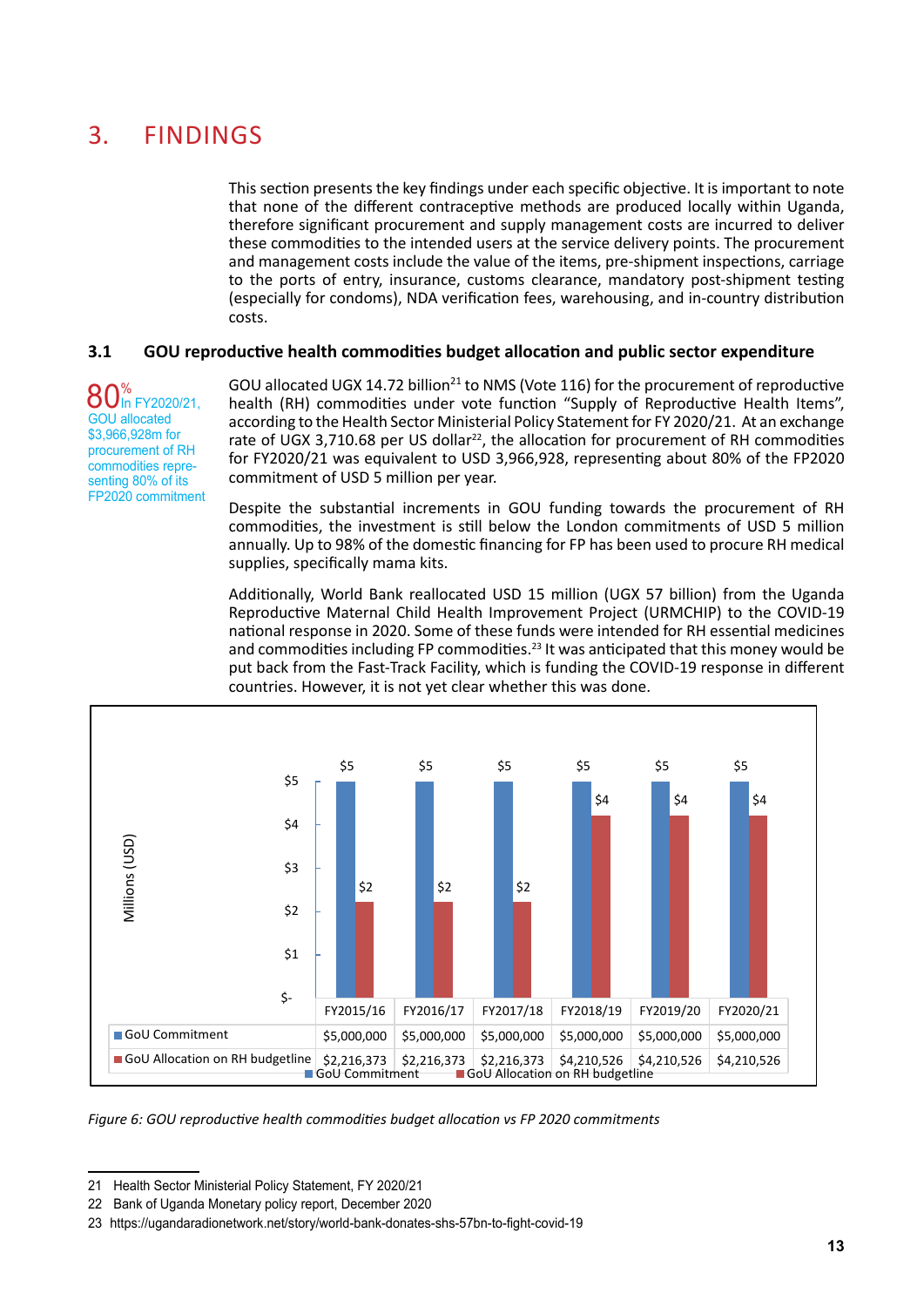#### **3.2 GOU budget allocation versus the funding need for FP commodities**



GOU annual budget allocation of about USD 4 million for the procurement of FP commodities leaves a financing gap of USD 28.72 million to be filled by HDPs, grants/ loans and the private sector.<sup>24</sup>

#### *Figure 7: GOU allocation versus contraceptive needs for Uganda*

An analysis of the FP procurements from the RH budget-line undertaken over the past three years showed that the GOU budget has been mainly used to procure the combined oral pills, copper IUD, emergency contraceptives, and injectable contraceptive.

| <b>Contraceptive product description</b>                     | FY2017/18<br><b>Supplier name</b> |          |          | FY2018/19 |             | FY2019/20 |             |
|--------------------------------------------------------------|-----------------------------------|----------|----------|-----------|-------------|-----------|-------------|
|                                                              |                                   | Quantity | Amount   | Quantity  | Amount      | Quantity  | Amount      |
| Ethinylestradiol0.03+Levonorgestrel<br>0.15mg 3 cycles (COC) | <b>Norvik</b><br>Enterprises Ltd  | 0        | 0        | 20,834    | 156,255,000 | $\Omega$  | 0           |
| IUD-copper containing device<br>TCU380a                      | Norvik<br>Enterprises Ltd         | 0        | $\Omega$ | 1.000     | 380,000,000 | $\Omega$  | $\Omega$    |
| Levonorgestrel 0.75mg tab (ECP)                              | Norvik<br>Enterprises Ltd         | 0        | $\Omega$ | 12,850    | 35,980,000  | $\Omega$  | $\mathbf 0$ |
| Medroxyprogesterone Acetate<br>150mg/ml w/syringe (Depo)     | Norvik<br>Enterprises Ltd         | 0        | $\Omega$ | 1,150     | 159,225,000 | $\Omega$  | $\Omega$    |
| <b>Grand Total</b>                                           |                                   |          | $\bf{0}$ |           | 31,460,000  |           | $\bf{0}$    |

However, further analysis of the RH budget expenditure shows that most of this budget is spent on the procurement of mama kits and Misoprostol, with FP commodities consistently below 5% of the annual allocation for the past five years.

|--|

| <b>Financial year</b>                    | FY2015/16 | FY2016/17 | FY2017/18 | FY2018/19 | FY2019-20 |
|------------------------------------------|-----------|-----------|-----------|-----------|-----------|
| <b>Budgwt allocation (billions UGX)</b>  | 6.13      | 8.00      | 8.00      | 16.33     | 15.21     |
| Expenditure (billions UGX)               | 1.87      | 0.00      | 0.00      | 0.73      | 0.00      |
| Percentage expenditure on FP commodities | 31%       | 0%        | 0%        | 4%        | 0%        |

24 Ministry of Health (2020). The Uganda national RMNCAH quantification, updated 2020.

25 From NMS procurement data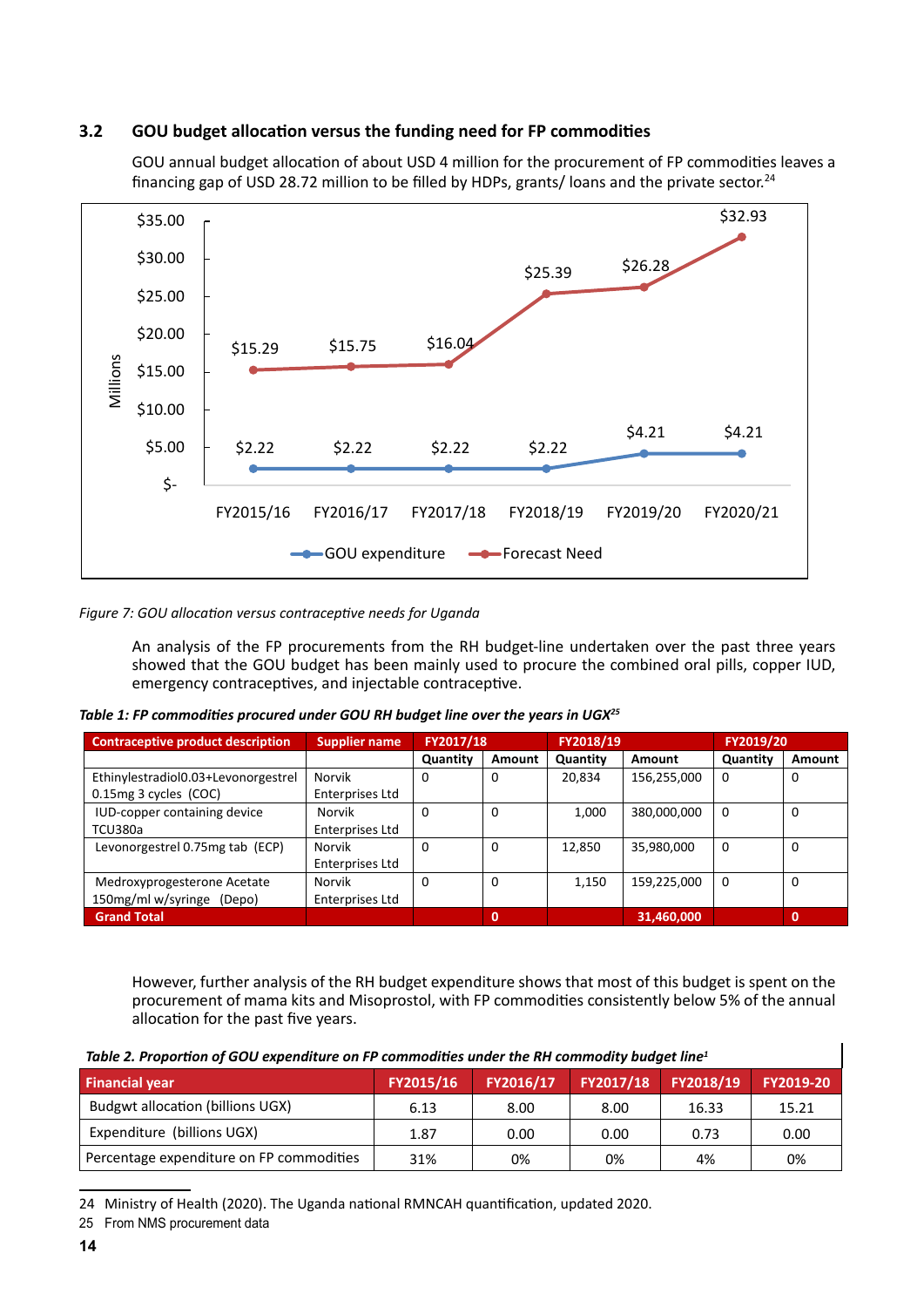#### **3.3 GOU domestic budget and mobilization versus donor funding**

At the 2012 London FP Summit, the President of Uganda committed to mobilizing USD 5 million from domestic sources and an additional USD 5 million from HDPs, annually, for the next five years, towards procurement of contraceptives. The commitment to mobilize USD 5 million from HDPs was surpassed in FY2016/17.

Five years later, at the 2017 London FP Summit, GOU pledged to mobilize an additional USD 20 million annually from HDPs for the next 3 years before the end of 2020. However, this was not attained in the following two years.



*Figure 8: GOU financial allocation and mobilization Vs FP2020 commitments.*

The failure to reach the government target of mobilizing an additional USD 20 million from HDPs has been mostly attributed to the disruption of the FP Social Marketing Activity, implemented by the Uganda Health Marketing Group (UHMG) and funded by USAID, which was contributing more than USD 5 million annually.<sup>26</sup> USAID's cancellation of UHMG's contract in 2018, effectively ended FP social marketing in Uganda.



*Figure 9. Social marketing commodities Procured by USAID Social Marketing Activity<sup>27</sup>*

<sup>26</sup> Data from the MoH Quantification and Procurement Planning Unit

<sup>27</sup> Analysis of distribution data from the Joint Medical Store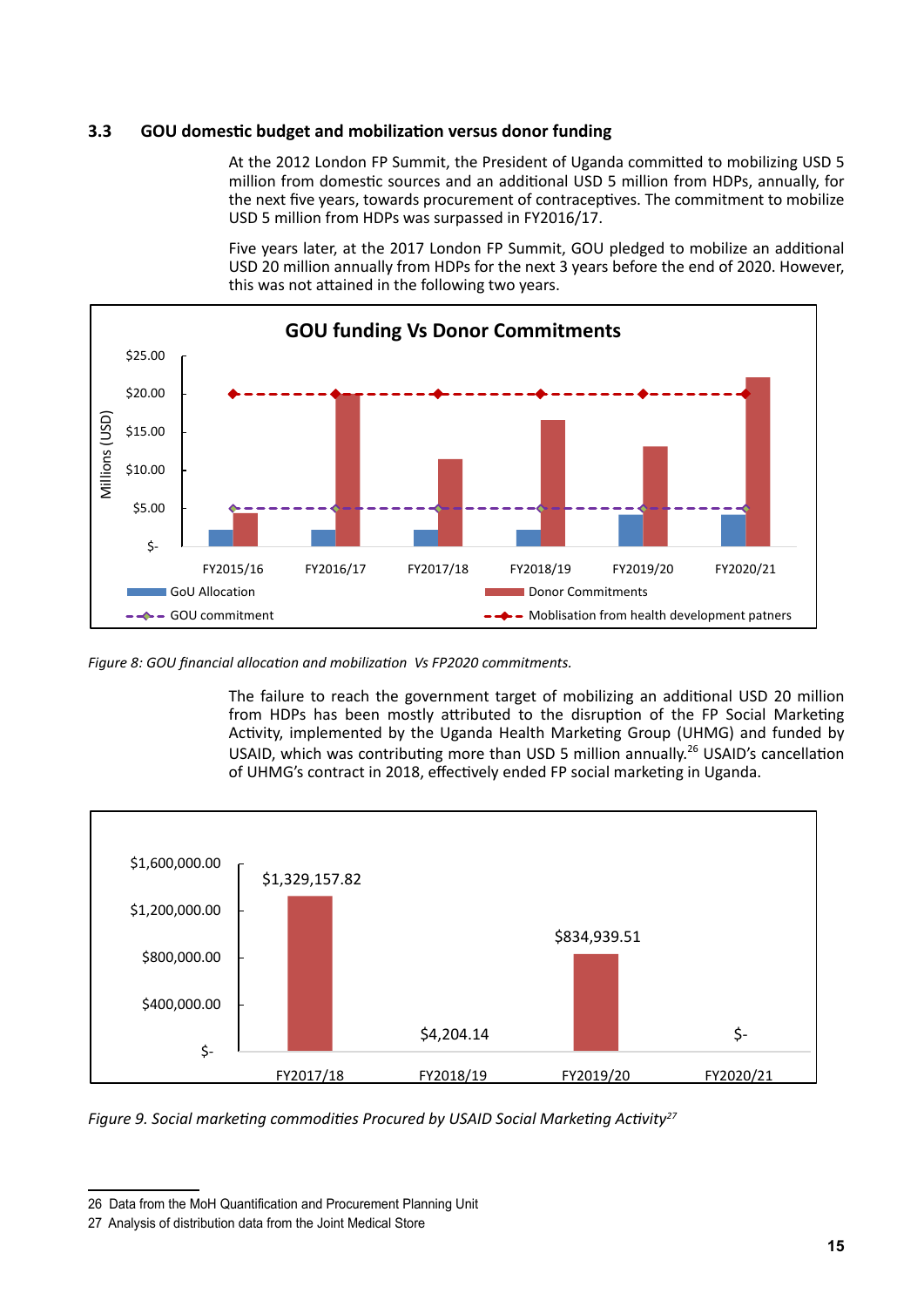#### **3.4 Trends in donor funding for FP commodities**

Over the past 5 years, the proportion of donor contributions towards the procurement of FP commodities has remained high, above 80%. The total commitments from GOU and HDPs have always left a funding gap, except in FY2015/16 when the total commitments were more than the forecasted need.



*Figure 10: Funding gap analysis for FP commodities*

#### **3.5 Forecasted need, commitments and procurements made**

It is only in FY 2015/16 when there was no financing gap for commodities. According to the Ministry of Health QPPU, in that year, procurements under a World Bank loan were realized, and there was adequate funding of the social marketing sector by USAID, both of which contributed to this good commodity outlook.

However, it is worth noting that commodities from World Bank had been expected much earlier. While the commodities procured under Phase 1 of the URMCHIP project were expedted to come over three years beginning with FY 2017/18, all these commodities were received in FY 2020/21 due to the long lead times of the World Bank's procurements. Interestingly, even in FY 2020/21, there still existed a financing gap, which arose from USAID's discontinuation lack of funding for socially marketed FP products, mostly injectables and male condoms.

| <b>Period</b>               | 2014/15       | 2015/16       | 2016/17       | 2017/18       | 2018/19       | 2019/20       |
|-----------------------------|---------------|---------------|---------------|---------------|---------------|---------------|
| Forecast need               | 15,288,702.46 | 15,747,363.53 | 16,039,334.72 | 25,386,763.00 | 26,277,292.00 | 32,925,307.00 |
| <b>GOU allocation</b>       | 2,216,373     | 2,216,373     | 2,216,373     | 4,210,526     | 4,210,526     | 4,210,526     |
| World Bank/GFF<br>(URMCHIP) |               |               |               |               |               | 11,000,000    |
| Global Fund (condoms)       |               |               | 1,519,680     | 2,015,649     | 3,858,057     | 1,105,067     |
| <b>USAID</b>                | 2,561,748     | 17,216,416    | 6,303,150     | 6,166,125     | 4,476,150     | 4,658,850     |
| <b>UNFPA</b>                | 1,851,053     | 2,835,572     | 3,654,330     | 8,420,220     | 4,808,087     | 5,423,969     |
| <b>Total procurements</b>   | 6,629,174     | 22,268,361    | 13,693,533    | 18,818,367    | 17,352,820    | 26,398,412    |
| Gap                         | 8,659,528.00  |               | 2,345,801.26  | 6,568,395.68  | 8,924,471.68  | 6,526,894.68  |

*Table 3: Funding gap analysis for FP commodities*

Overall, actual procurements have been less than the forecasted need. The Ministry of Health's QPPU has attributed the gap to inadequate financial commitments from GOU and HDPs. However, even during years when the commitments matched the forecasts, long lead times of some procurements, especially procurements associated with World Bank – two years on average – have made expected delivery dates unpredictable.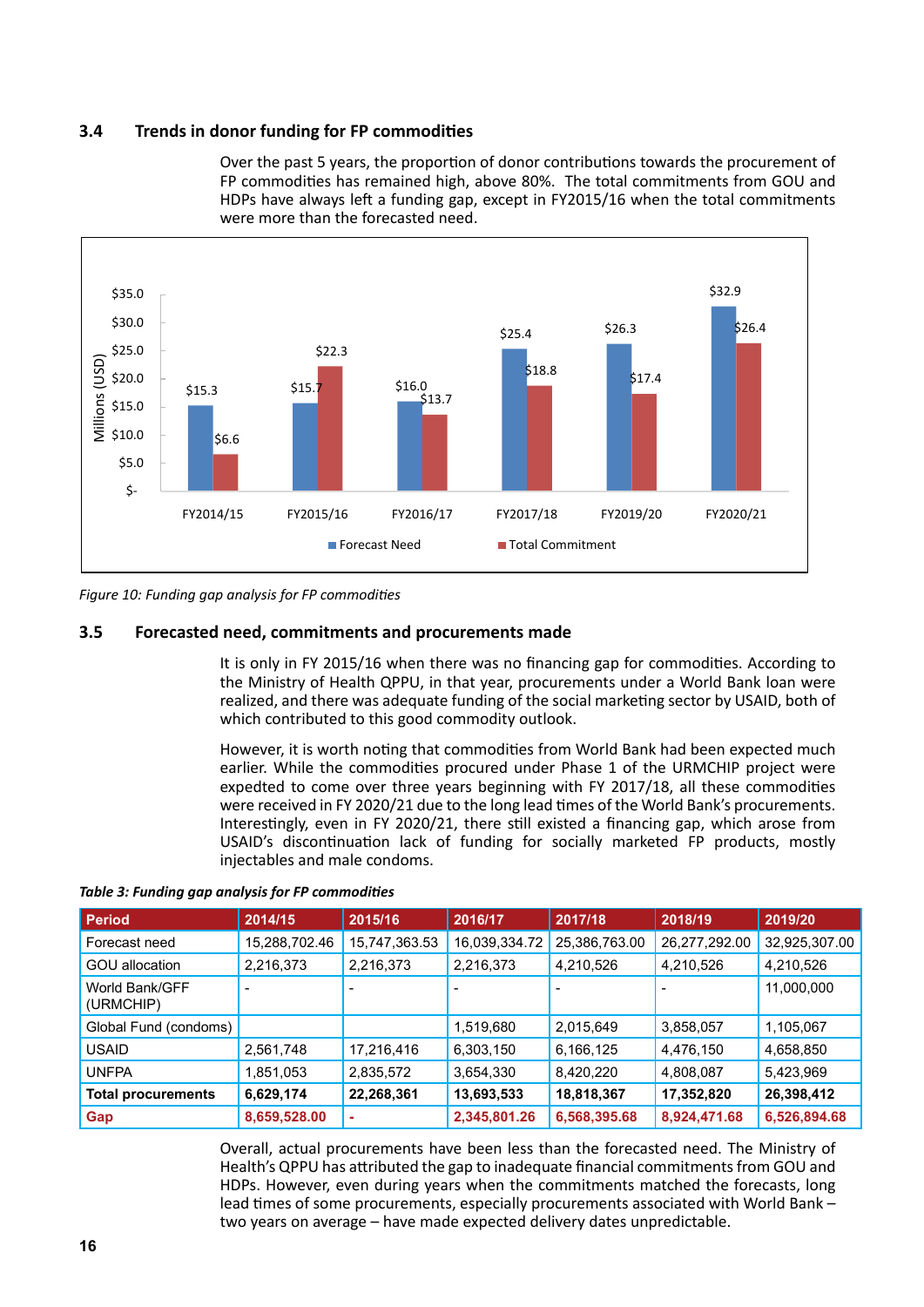

*Figure 11. Comparing forecasted need, financial commitments, and actual procurements*

#### **3.6 FP supply chain mapping**

#### *3.6.1 The alternative distribution strategy*

In 2012, Ministry of Health introduced the Alternative Distribution Strategy (ADS) for contraceptives and selected RH commodities to decongest NMS and to increase access to these commodities in the PNFP and private sectors, which were not being supplied by NMS. Under the ADS arrangement, implementing partners in the non-public sector were to receive commodities through UHMG, and to use some of them for outreaches at public health facilities.<sup>28</sup> In FY2019/20, the role of storage and distribution for ADS was transferred from UHMG to JMS.

Currently, free commodities for use in the public sector are stored and distributed by NMS, while those for the PNFP sector are stored and distributed by JMS. Socially marketed commodities are stored by private organizations contracted by the social marketing organizations, while the private sector has its own channels of storage and distribution.

The FP market in the private sector is very small and is dominated by short-term methods, i.e. male condoms and oral pills. Implants and IUDs are not easily accessible in the private sector as the market is flooded with highly subsided commodities in the public sector, making long-term and reversible methods (LARCs) unviable for private importers.<sup>29</sup> Since there are no private importers for LARCs, they may not be accessible in the private sector or private wings of public hospitals at the moment, even when FP gets included in the private health insurance schemes, unless Ministry of Health deliberately creates a conducive environment for private investors in the FP commodity market through the Total Market Approaches (TMA).

#### *3.6.2 The one-facility-one-warehouse policy*

The establishment of ADS reduced stock-outs and increased access to commodities in the public and PNFP sectors. The ADS also reduced the potential loss of commodities through obsolescence at NMS.<sup>30</sup> However, commodity buffering and outreaches at public facilities, resulted in NMS not keeping a full method mix, because public facilities were not keen on submitting orders to NMS as their needs were largely met by implementing partners through outreaches.<sup>31</sup>

In a bid to streamline the flow of the free contraceptives and RH commodities in the public sector, Ministry of Health introduced the One-Facility-One-Warehouse policy in FY2091/2020. Under this policy, all public facilities receive commodities through the NMS, while all non-public facilities are supplied by the "alternative supplier", JMS under ADS.<sup>32</sup> To increase efficiency, the policy provides

<sup>28</sup> MOH (2016).The alternative distribution strategy for contraceptives and selected RH commodities 2016/17-2020/21

<sup>29</sup> MOH (2021). The Total Market Strategy for family planning commodities: Market bread analysis for Uganda.

<sup>30</sup> MoH 2016. Report on the Evaluation of the Alternative Distribution Strategy (2012-2015)

<sup>31</sup> MoH 2019. Meeting Notes- Meeting held to streamline the distribution of RH commodities.

<sup>32</sup> See the One-Facility-One-Warehouse Policy Guidelines in Annex 6.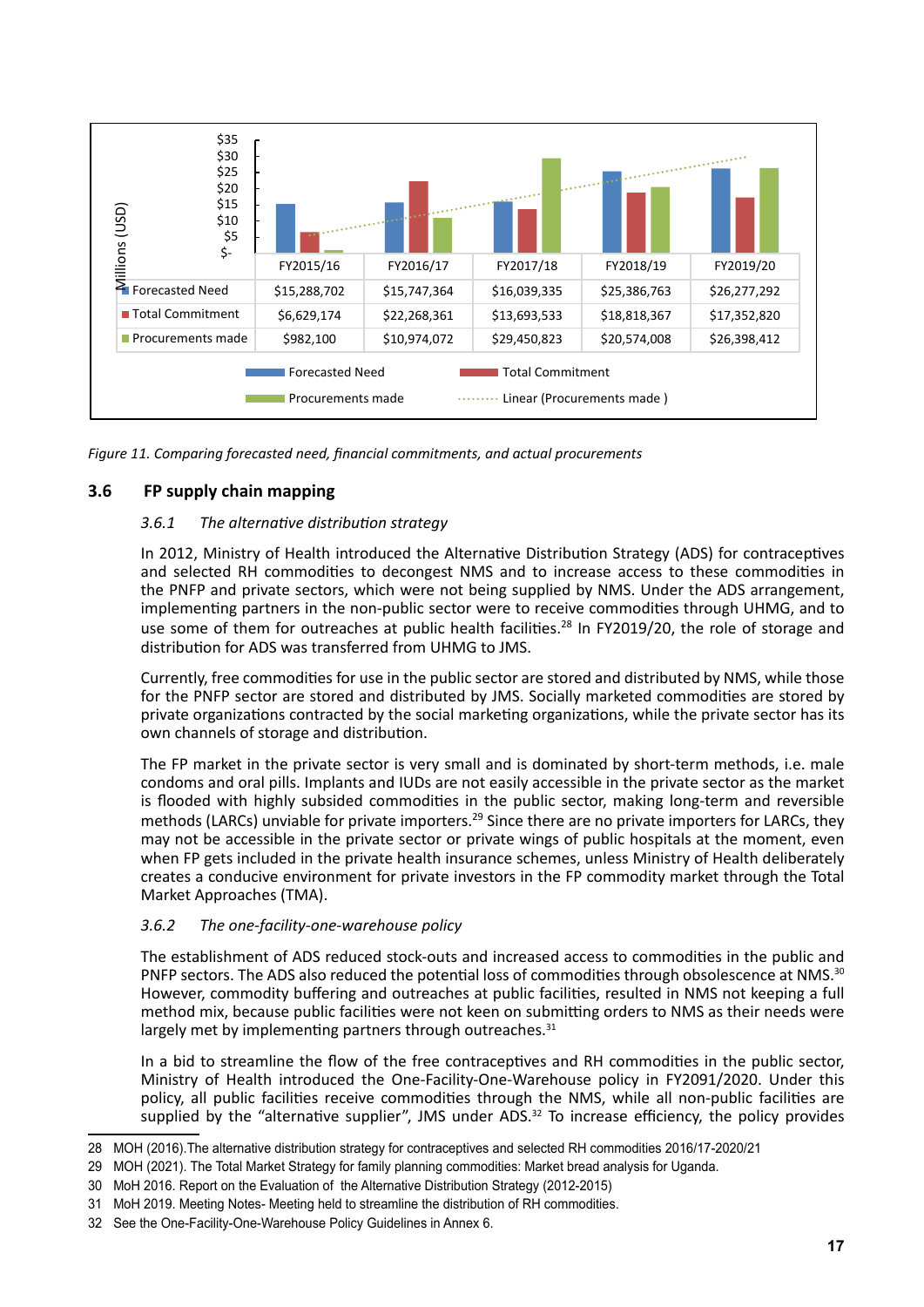for transfer of stocks between warehouses and between districts. Implementing partners and district health officers can place emergency orders for public facilities from JMS if NMS is unable to supply within the required timeframe.

Donor-procured commodities, mainly funded by UNFPA and USAID, are shipped directly to JMS for distribution to the PNFP service delivery points. However, NMS can access these commodities through inter-warehouse transfer. Policy makers anticipate that the one-facility-one-warehouse policy will help strengthen the public sector supply chain as implementing partners will build the capacity of health facilities and district health offices to quantify and place their orders instead of picking and distributing commodities.

In March 2021, Ministry of Health authorized the distribution and administration of injectable contraceptives in drug shops.<sup>33</sup> However, while the initial pilots of this policy were successful, the disruption of social marketing in 2018 led to stock-outs in the private sector. The absence of socially marketed injectables in the private sector prompted Ministry of Health to allow the distribution of the free products by accredited drug shops, with clear guidance to provide commodities free of charge and only charge for the supplies used for providing the method and a prescribed service fee.

A recent assessment conducted by the Uganda Family Planning Consortium (UFPC) to monitor the implementation of the one-facility-one-warehouse policy revealed that there were still gaps in its implementation. These gaps included low awareness, with only 50% of the health facilities; absence of district dissemination meetings in over 76% of the health facilities; and limited dissemination of the policy guidelines, with over 71% of the health facilities having not received the communication circular from Ministry of Health. Furthermore, it was also observed that a large proportion (65%) of public health facilities received emergency supplies from JMS implying that either the facilities under quantified their needs during the procurement planning process resulting in non-fulfillment of their orders or NMS was stocked-out of the FP commodities.<sup>34</sup>

#### *3.6.3 EMHS redistribution policy*

Ministry of Health developed EMHS National Redistribution Guidelines that allow commodities to be moved from facilities where they are over-stocked to those that with stock-outs or under-stocks. The redistribution policy aims to ensure the effective use of the available stocks by minimizing stockpiling and stock-outs at facility level.

#### *3.6.4 The use of village health teams to distribute FP commodities*

The lowest level of commodity distribution is through village health teams (VHTs). These community health workers are trained on a limited range of contraceptives, such as male condoms, oral pills and injectable contraceptives, that they can distribute – free-of-charge – to clients in their communities. Given that they serve clients within their communities, they are relatively easily reached by the clients. They pick commodities for distribution from the nearest public or PNFP health facilities.

VHTs have also distribute commodities from the private sector, where they are allowed to make a small mark-up on the items they successfully distribute. This approach is being promoted by implanting partners such as Living Goods and Healthy Entrepreneurs and others.

<sup>33</sup> See Annex 6.8

<sup>34</sup> MoH/ UFPC (2021). Assessment of Implementation of the One Facility, One Warehouse Policy Guidelines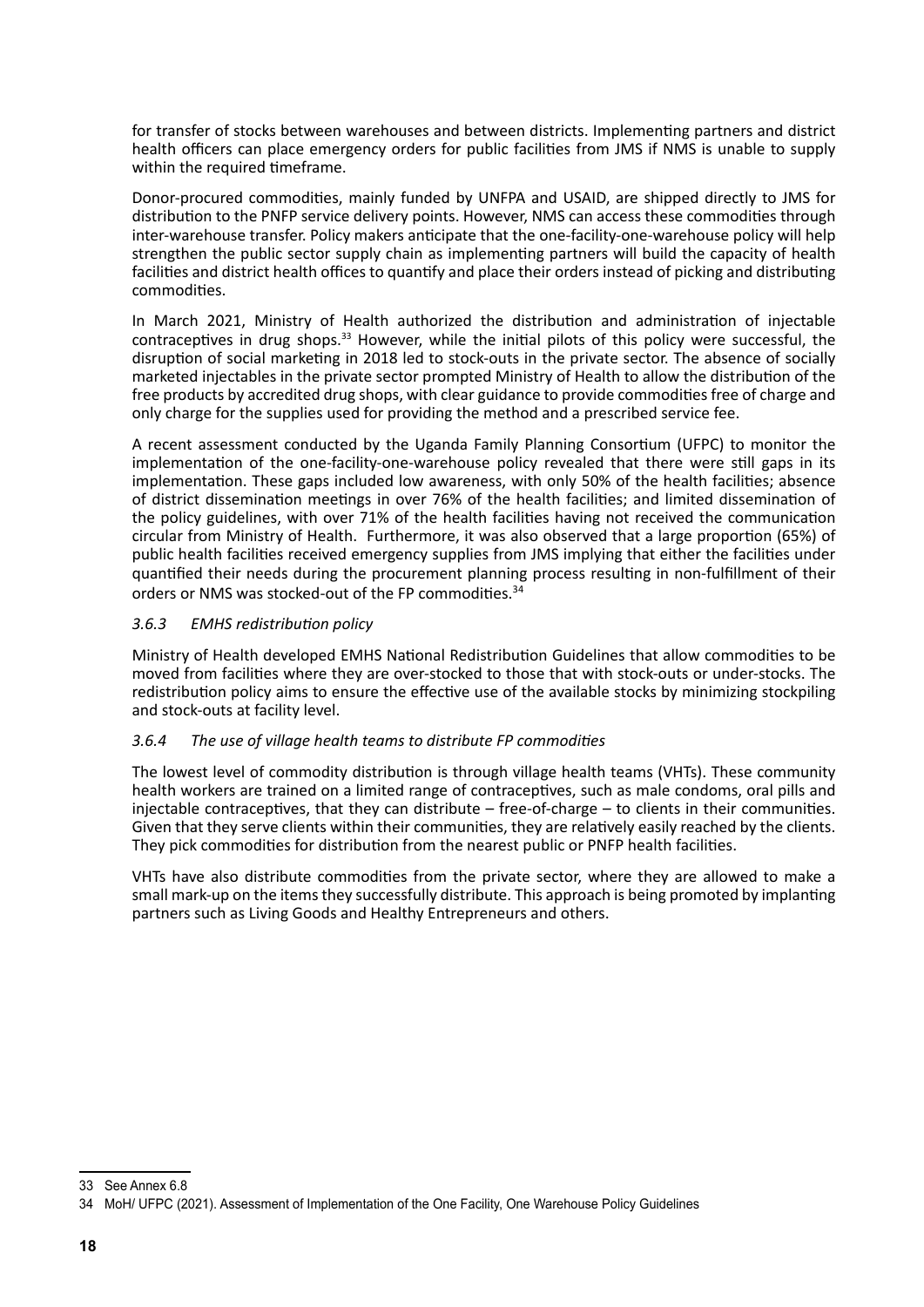



*Figure 12. The distribution of free contraceptive commodities in Uganda*

While all supplies through JMS involve facilities planning and making orders, for the public sector, higher-level public facilities (HC IVs and hospitals) place their orders from NMS on a bimonthly basis (every two months) based on the quantities they planned for during the annual procurement planning process. HC IIs and HC IIIs receive predetermined kits under the so-called "push system" every two months but based on the quantities the districts and facilities determined during the annual procurement planning process.



*Figure 13. Ordering and distribution system for public health facilities*

#### *3.6.5 Logistics Management Information System (LMIS)*

At the central level, stock management is computerized as the warehouses have robust Enterprise Resource Planning (ERP) systems. However, at the facility level, stock management is largely manual, using stock control cards and books, except for a few higher-level facilities.

Ministry of Health, with support from partners, is in the process of introducing and rolling out the webbased system for ordering and reporting the use of RH commodities (RH eLMIS) from NMS and JMS. When successfully rolled-out, this will be a major step towards supply chain maturity as the central warehouses will be having visibility of facility-level stocks and consumption rates every two months.

The ordering and distribution of commodities for the public and the ADS sectors are based on the delivery schedules that are published and disseminated by the central warehouses.<sup>35</sup>

<sup>35</sup> See Annexes 6.6 and 6.7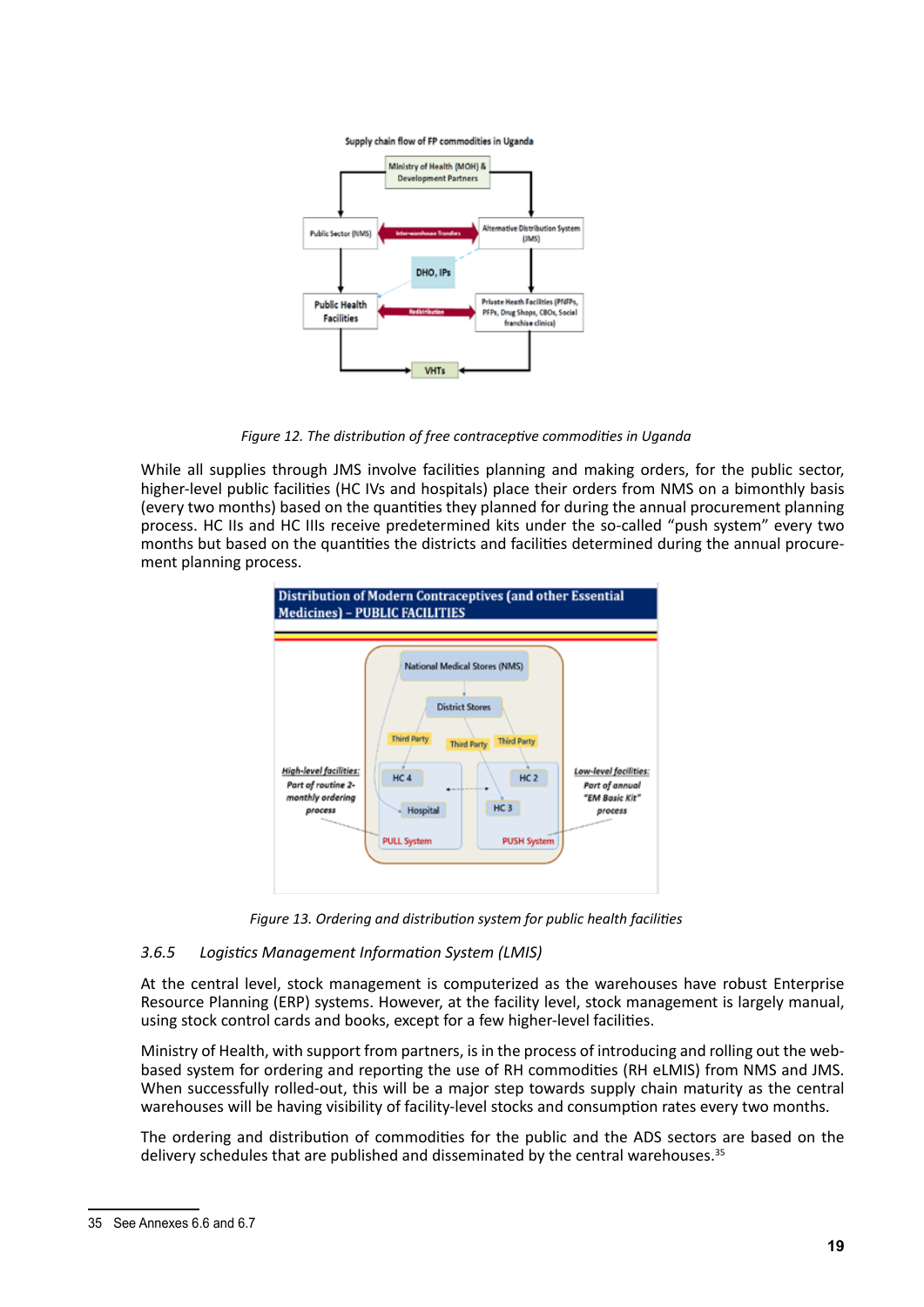#### **3.7 Central warehouse stock status and pipeline information**

As of January 31, 2021, central warehouses were well stocked with most of the commodities above the recommended three months of stock, meaning that the country was well stock to serve the country's FP requirements at the time of this assessment. Where NMS or JMS becomes understocked stocked, inter-warehouse transfers have normally been initiated guided by the QPPU, to ensure the warehouse in question meets the needs of its beneficiaries.

The following were the national-level stock concerns as of February 1, 2021:

- 1) The central-level stocks of Implanon NXT® (Etonogestrel), a 3-year one-rod implant, were almost depleted and had consistently been below the minimum stock levels for the last two financial years.<sup>36</sup> Ministry of Health needs to urgently flag this to USAID and UNFPA to frontload the current stocks in the pipeline to avert a potential stock-out situation at the service delivery points. In the meantime, Ministry of Health is working with partners to establish the facility-level stock status and undertake inter-facility redistributions where possible. In the long-term, the ministry may need to consider introducing another WHO-prequalified 3-year implant (Levoplant) to stabilize the situation.
- 2) The stock of Medroxyprogesterone acetate intra-muscular injection (DMPA IM or Depo Provera) is expected to run out at JMS by June 2021. There are no visible stocks in the pipeline.

| NMS stock status report - as of 31st Jan 2021                |                |                          |            |               |               |      |      |                             |      |  |
|--------------------------------------------------------------|----------------|--------------------------|------------|---------------|---------------|------|------|-----------------------------|------|--|
| <b>Item Description</b>                                      | <b>UOM</b>     | <b>Closing Bal</b>       | <b>AMC</b> | <b>Jan 21</b> | <b>Feb-21</b> |      |      | Mar-21 Apr-21 May-21 Jun-21 |      |  |
| Injectables                                                  |                |                          |            |               |               |      |      |                             |      |  |
| Medroxyprogesterone Acetate 150 mg/ml IM (Depo-Provera)      | 1 vial         | 141,000                  | 150,900    | 0.9           | 2.7           | 1.7  | 0.7  | 0.0                         | 0.0  |  |
| Medroxyprogesterone Acetate 104 mg/0.65 SC (Sayana Press)    | $\mathbf{1}$   | 300,000                  | 114,753    | 2.6           | 5.3           | 6.1  | 5.1  | 4.1                         | 3.1  |  |
| <b>LARCs</b>                                                 |                |                          |            |               |               |      |      |                             |      |  |
| Copper Containing Device TCU380A - IUD                       | $\mathbf{1}$   | 159,938                  | 4,655      | 34.4          | 33.4          | 32.4 | 31.4 | 30.4                        | 29.4 |  |
| Etonogestrel 68 mg/rod, 1 rod Implant (Implanon NXT)         | $\overline{1}$ | 63,978                   | 28,818     | 2.2           | 1.2           | 0.2  | 0.0  | 0.0                         | 0.0  |  |
| Levonorgestrel 75mg/rod, 2 rod Implant (Jadelle)             | $\mathbf{1}$   | 14,560                   | 5,255      | 2.8           | 27.9          | 26.9 | 25.9 | 24.9                        | 23.9 |  |
| <b>Condoms</b>                                               |                |                          |            |               |               |      |      |                             |      |  |
| Male Condoms                                                 | $\mathbf 1$    | $\overline{\phantom{a}}$ | 4,245,408  | 0.0           | 27.3          | 26.3 | 25.3 | 24.3                        | 23.3 |  |
| Pills                                                        |                |                          |            |               |               |      |      |                             |      |  |
| <b>Combined Oral Contraceptives (Microgynon)</b>             | 1 cycle        | 629,239                  | 60,052     | 10.5          | 9.5           | 8.5  | 7.5  | 6.5                         | 5.5  |  |
| Levonorgestrel 1.5mg (Emergency Contraceptive)               | 1 tab          |                          | 7,078      | 0.0           | 5.4           | 4.4  | 3.4  | 2.4                         | 1.4  |  |
| Levonorgestrel 30 mcg (Microlut)                             | 1 cycle        | $\blacksquare$           | 3,261      | 0.0           | 0.0           | 0.0  | 0.0  | 0.0                         | 0.0  |  |
| <b>Maternal Health</b>                                       |                |                          |            |               |               |      |      |                             |      |  |
| Mama Kit (Safe Maternity Kit)                                | $\mathbf{1}$   | 306,150                  | 34,167     | 9.0           | 8.0           | 7.0  | 6.0  | 5.0                         | 4.0  |  |
| Misoprostol 200mcg Tabs                                      | 100            | 31,903                   | 2,282      | 14.0          | 16.9          | 15.9 | 14.9 | 13.9                        | 12.9 |  |
|                                                              |                |                          |            |               |               |      |      |                             |      |  |
| JMS stock status reports - as of 31st Jan 2021               |                |                          |            |               |               |      |      |                             |      |  |
|                                                              |                |                          |            |               |               |      |      |                             |      |  |
| <b>Item Description</b>                                      | <b>UOM</b>     | <b>Closing Bal</b>       | <b>AMC</b> | <b>Jan-21</b> | <b>Feb-21</b> |      |      | Mar-21 Apr-21 May-21 Jun-21 |      |  |
| Injectables                                                  |                |                          |            |               |               |      |      |                             |      |  |
| Medroxyprogesterone Acetate 150 mg/ml IM (Depo-Provera)      | 1 vial         | 293,820                  | 128,610    | 2.3           | 7.8           | 11.3 | 10.3 | 9.3                         | 11.4 |  |
| Medroxyprogesterone Acetate 104 mg/0.65 mL SC (Sayana Press) | $\mathbf{1}$   | 569,196                  | 106,975    | 5.3           | 8.6           | 15.2 | 17.3 | 16.3                        | 24.8 |  |
| <b>LARCs</b>                                                 |                |                          |            |               |               |      |      |                             |      |  |
| Etonogestrel 68 mg/rod, 1 rod Implant (Implanon NXT)         | $\mathbf{1}$   | 37,934                   | 31,085     | 1.2           | 0.2           | 0.0  | 0.0  | 0.0                         | 2.9  |  |
| Levonorgestrel 75mg/rod, 2 rod Implant (Jadelle)             | $\overline{1}$ | 124,060                  | 29,228     | 4.2           | 3.2           | 2.2  | 3.3  | 4.5                         | 3.5  |  |
| Copper Containing Device TCU380A - IUD                       | $\mathbf{1}$   | 252,525                  | 10,569     | 23.9          | 22.9          | 21.9 | 28.0 | 27.0                        | 32.5 |  |
| <b>Condoms</b>                                               |                |                          |            |               |               |      |      |                             |      |  |
| Male Condoms                                                 | $\mathbf{1}$   | 158,970,604              | 8,920,620  | 17.8          | 31.3          | 37.4 | 36.4 | 35.4                        | 34.4 |  |
| <b>Female Condoms</b>                                        | $\mathbf{1}$   | 496,149                  | 50,225     | 9.9           | 20.8          | 19.8 | 18.8 | 17.8                        | 37.8 |  |
| Pills                                                        |                |                          |            |               |               |      |      |                             |      |  |
| Levonorgestrel 1.5 mg(Emergency Contraceptive)               | $\mathbf{1}$   | 175,921                  | 34,133     | 5.2           | 4.5           | 3.5  | 2.5  | 1.5                         | 0.5  |  |
| Combined Oral Contraceptives (Microgynon)                    | 1 cycle        | 531,051                  | 63,395     | 8.4           | 18.7          | 17.7 | 30.2 | 29.2                        | 28.2 |  |
| Levonorgestrel 30 mcg (Microlut)                             | $\mathbf{1}$   | 277,852                  | 31,854     | 8.7           | 7.7           | 6.7  | 5.7  | 4.7                         | 3.7  |  |
| Misoprostol 200mcg Tabs                                      | 100            | 3                        | 136        | 0.0           | 0.0           | 0.0  | 0.0  | 0.0                         | 0.0  |  |
| <b>Other</b><br><b>Cycle Beads</b>                           |                |                          |            | 7.5           | 6.5           | 5.5  | 4.5  | 3.5                         | 2.5  |  |

#### *Table 4: Central level stock status report, January 31, 2021<sup>37</sup>*

<sup>36</sup> Analysis of the MOH stock status reports 2018/19- 2020/21

<sup>37</sup> MoH 2021. The February 1st Stock Status Report. Department of Pharmaceuticals and Natural Medicines.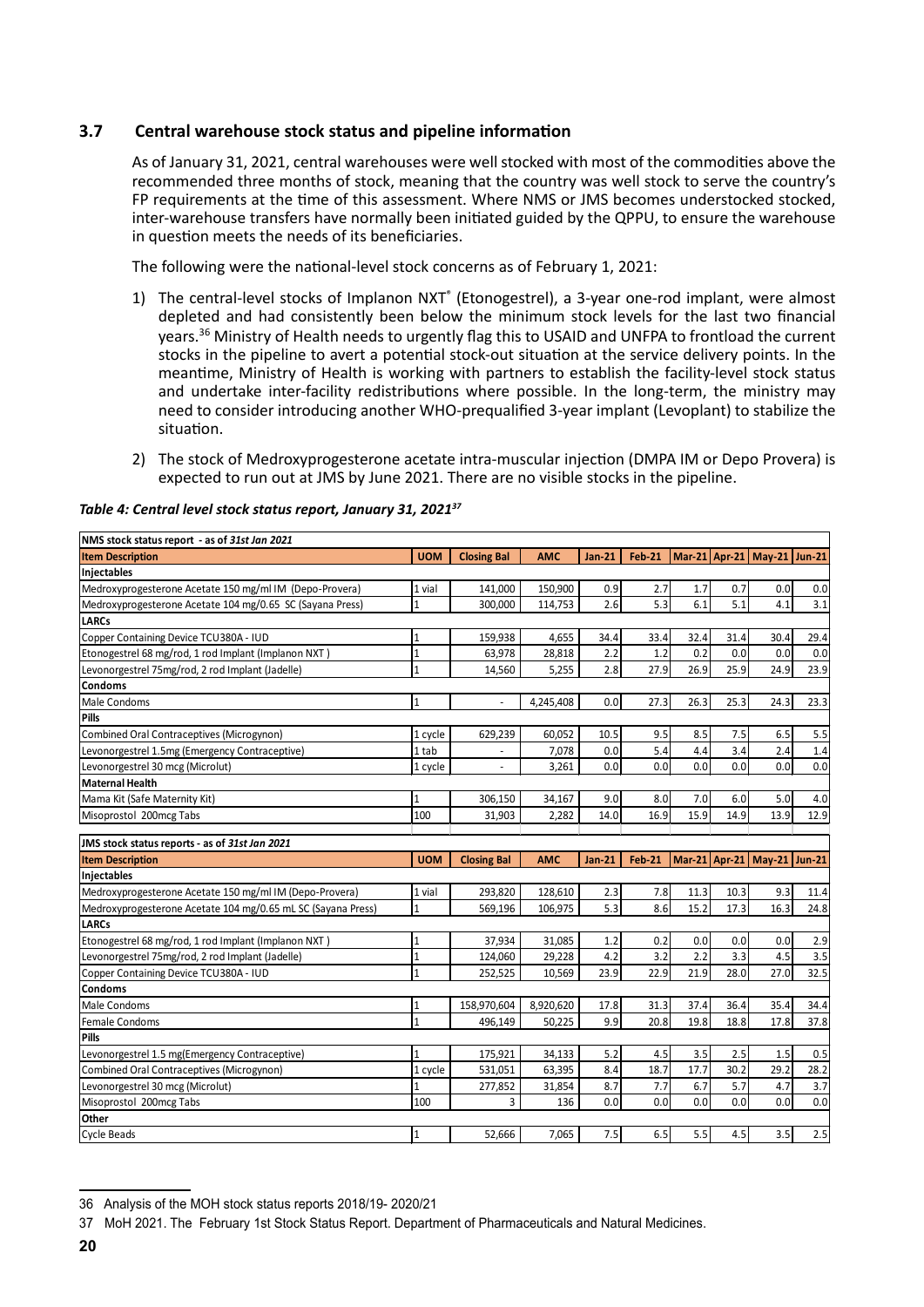

*Figure 15: Projections of the central level stock status for FP commodities*

#### **3.8 Funding commitments and pipeline information**

Ministry of Health pipeline information was due to be updated at the end of March 2021, after the process of updating the national RMNCAH quantification report has been concluded.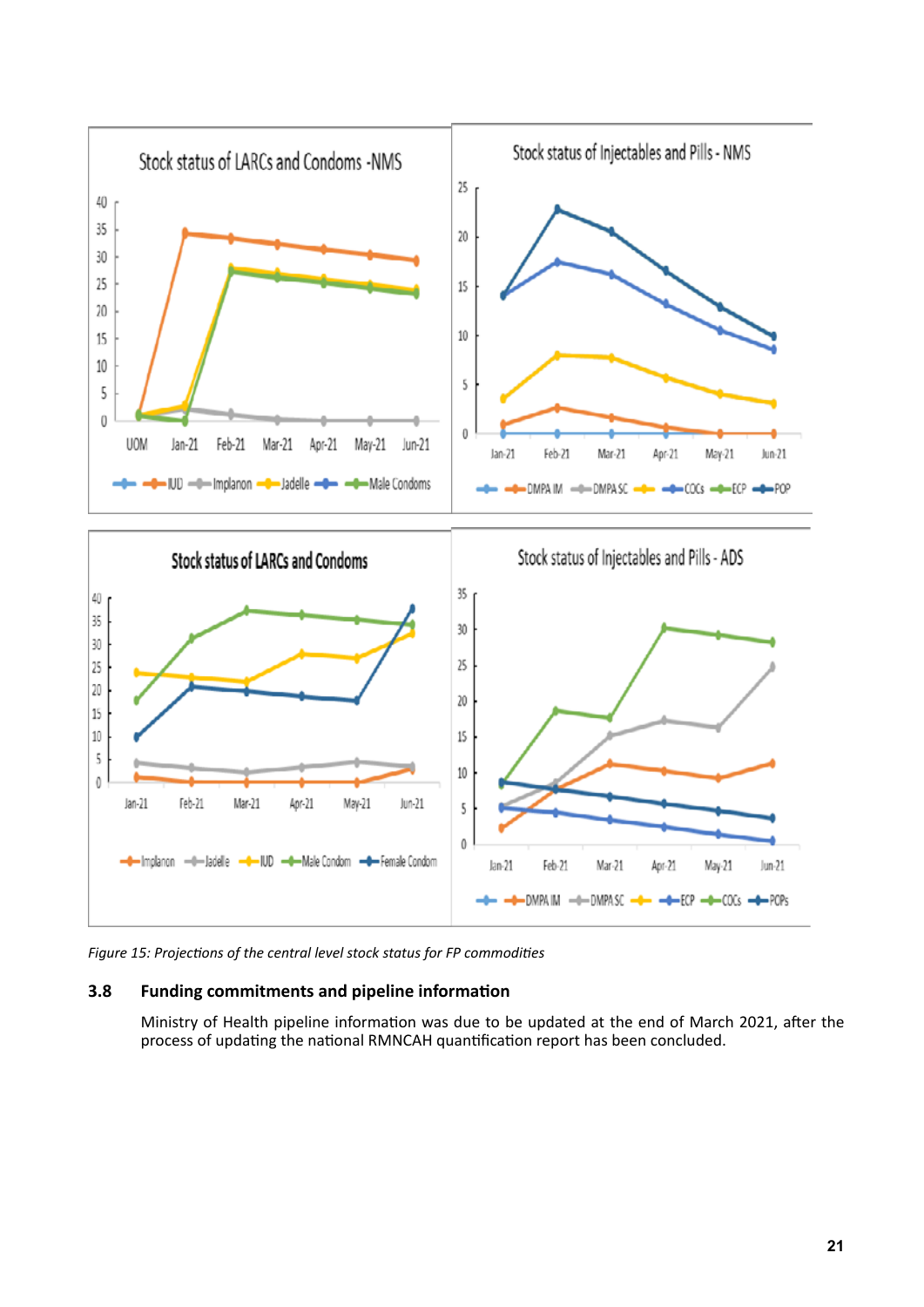### *Table 5: Outlook of the national FP pipeline<sup>38</sup>*

| <b>RH commodity Pipeline</b> |                                           |               |            |            |                       |  |  |  |
|------------------------------|-------------------------------------------|---------------|------------|------------|-----------------------|--|--|--|
| Commodity                    | <b>Expected Shipments 2 Expected Date</b> |               | <b>AMC</b> | <b>MOS</b> | <b>Funding Source</b> |  |  |  |
|                              | 335,500                                   | $Feb-21$      | 128,610    |            | 2.6 USAID             |  |  |  |
|                              | 500,000                                   | $Feb-21$      | 128,610    |            | 3.9 UNFPA             |  |  |  |
| Depo-IM                      | 583,500                                   | $Mar-21$      | 128,610    |            | $4.5$ USAID           |  |  |  |
|                              | 395,000                                   | $Jun-21$      | 128,610    |            | 3.1 USAID             |  |  |  |
|                              | 403,600                                   | $Sep-21$      | 128,610    |            | $3.1$ USAID           |  |  |  |
|                              | 804700                                    | $Mar-21$      | 106,975    |            | $7.5$ USAID           |  |  |  |
|                              | 336,000                                   | Apr-21        | 106,975    |            | $3.1$ UNFPA           |  |  |  |
|                              | 426,200                                   | Jun-21        | 106,975    |            | 4.0 UNFPA             |  |  |  |
| Sayana                       | 389200                                    | Jun-21        | 106,975    |            | $3.6$ USAID           |  |  |  |
|                              | 200,000                                   | Jun-21        | 106,975    |            | $1.9$ UNFA            |  |  |  |
|                              | 398000                                    | $Sep-21$      | 106,975    |            | $3.7$ USAID           |  |  |  |
| Implanon                     | 91,500                                    | $Jun-21$      | 31,085     |            | $2.9$ UNFPA           |  |  |  |
| Female condoms               | 11,384                                    | $Feb-21$      | 50,225     |            | $0.2$ UNFPA           |  |  |  |
|                              | 75,000                                    | $Apr-21$      | 10,569     |            | 7.1 UNFPA             |  |  |  |
| <b>IUD</b>                   | 68,400                                    | $Jun-21$      | 10,569     |            | 6.5 USAID             |  |  |  |
|                              | 76,800                                    | $Oct-21$      | 10,569     |            | $7.3$ USAID           |  |  |  |
| Microlut                     | 49,920                                    | $Sep-21$      | 31,854     |            | $1.6$ UNFPA           |  |  |  |
|                              | 429,755                                   | $Feb-21$      | 63,395     |            | $6.8$ USAID           |  |  |  |
|                              | 286,020                                   | $Feb-21$      | 63,395     |            | 4.5 UNFPA             |  |  |  |
| Microgynon                   | 860,741                                   | $Apr-21$      | 63,395     |            | $13.6$ USAID          |  |  |  |
|                              | 83,520                                    | $Sep-21$      | 63,395     |            | $1.3$ UNFPA           |  |  |  |
| <b>ECP</b>                   | 11,384                                    | $May-21$      | 34,133     |            | $0.3$ UNFPA           |  |  |  |
|                              | 59,600                                    | Apr- $21$     | 29,228     |            | $2.0$ USAID           |  |  |  |
| Jadelle                      | 65,000                                    | $May-21$      | 29,228     |            | $2.2$ UNFPA           |  |  |  |
|                              | 89,600                                    | Jul-21        | 29,228     |            | 3.1 USAID             |  |  |  |
|                              | 81,275                                    | $Oct-21$      | 29,228     |            | $2.8$ USAID           |  |  |  |
|                              | 14,400,000                                | $Feb-21$      | 8,920,620  | $1.6$ GF   |                       |  |  |  |
|                              | 22,357,440                                | $Feb-21$      | 8,920,620  |            | 2.5 UNFA              |  |  |  |
|                              | 15,351,000                                | Aug-21        | 8,920,620  |            | $1.7$ USAID           |  |  |  |
|                              | 22,896,000                                | $Feb-21$      | 8,920,620  | $2.6$ GF   |                       |  |  |  |
| Male condoms                 | 26,127,360                                | $Mar-21$      | 8,920,620  | $2.9$ GF   |                       |  |  |  |
|                              | 21,600,000                                | Apr-21        | 8,920,620  | $2.4$ GF   |                       |  |  |  |
|                              | 21,600,000                                | $May-21$      | 8,920,620  | $2.4$ GF   |                       |  |  |  |
|                              | 40,896,000                                | $Mar-21$      | 8,920,620  | $4.6$ GF   |                       |  |  |  |
|                              | 22,357,440                                |               | 8,920,620  | $2.5$ GF   |                       |  |  |  |
|                              | 921                                       | $Feb-21$      | 165,500    |            | $0.01$ USAID          |  |  |  |
| <b>Personal lubricants</b>   | 744                                       | $May-21$      | 165,500    |            | $0.00$ USAID          |  |  |  |
|                              | 772                                       | Aug-21        | 165,500    |            | $0.00$ USAID          |  |  |  |
|                              | 756                                       | <b>Nov-21</b> | 165,500    |            | $0.00$ USAID          |  |  |  |

<sup>38</sup> Extracted from the National RH Pipeline software database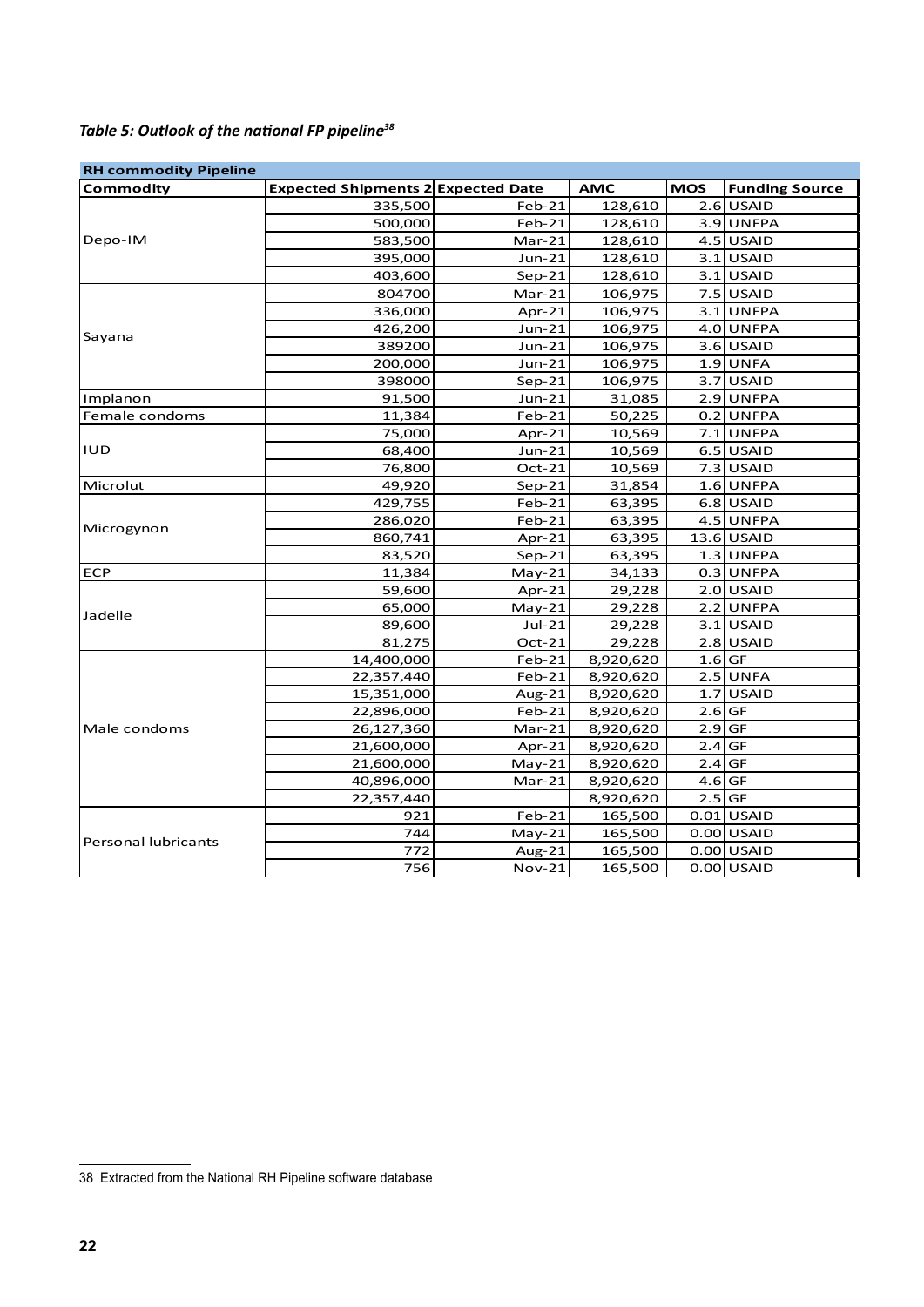## 4. Discussion

#### **4.1 GOU contribution to the RH budget and the effect of COVID-19 pandemic**

Findings from this study indicate that for the last three financial years, GOU has maintained its contribution to the RH budget line at about UGX 16 billion. However, given the population growth rate of about 3% per year, the average demand for RH services and contraceptives increases in tandem, as approximately 3% of the girls are entering the childbearing bracket annually. This is worsened by inflation of the Uganda shilling and its depreciation against major currencies. The fact that there is no single contraceptive that is manufactured locally in Uganda and all of them have to be procured using foreign currency, the minimum annual increase in the RH budget line needs to be maintained at a rate that caters for population growth, inflation and currency depreciation.

While the government has done a good job in mobilizing FP funds from HDPs, these funds need to be ring-fenced to avoid diversion, which leaves the country with funding gaps to meet national FP commodity needs.

#### **4.2 Progress on the FP2020 commitments**

While GOU committed itself to allocate USD 5 million annually for the procurement of contraceptives, the actual allocation to FP commodities procurement has been below 5% of the RH budget line. This has contributed to the stock-outs in the public sector. Stock-outs lead to numerous negative consequences for women, including unplanned and unintended pregnancy, stress, domestic conflict, and increased costs to them and their families.<sup>39</sup>

#### **4.3 Predictability of donor funding**

FP programming has lost considerable support from USAID through the Social Marketing Activity (SMA). Since the disruption of social marketing, there are persistent stock-outs of injectable contraceptives and oral pills in the private sector (pharmacies, drug shops and clinics). It is important to maintain a vibrant social marketing sector as clients gradually get weaned off the free public sector commodities.<sup>40</sup> Ministry of Health needs to develop a clear transition plan of how consumers move from the free, fully-subsidized commodities, to partially-subsidized commodities in the social marketing sector, to fully-priced commodities by implementing the Total Market Approach (TMA).

In some cases where funding has been secured, the lead times have been so long and unpredictable making it difficult for Ministry of Health to correctly schedule the rest of the shipments. This has been more pronounced with procurements associated with the World Bank.

Ministry of Health's QPPU was concerned that after sharing the quantification with the URMCHIP (a World Bank Project), regular updates on the procurement process by the Bank are not shared promptly. This has affected the supply plans as other shipments are postponed in anticipation of World Bank supplies, leading to unnecessary stock-outs and emergency procurements.

#### **4.4 Uganda's RH supply chain**

The One-Facility-One-Warehouse Guidelines were intended to strengthen the public sector supply chain towards self-reliance. However, these are yet to be widely disseminated at the sub-national level to ensure that public facilities plan for supplies for both routine supply and outreaches organized by implementing partners.

The new web-based ordering and reporting system for RMNCAH commodities (RH eLMIS) is expected to improve the visibility of facility-level logistics at the central level, which in turn should improve the availability of data for quantification and forecasting. The RH eLMIS will also facilitate the transition from the 'PUSH' to the 'PULL' system for lower-level health facilities. If the program is implemented well, this could provide a 'Blue Print' for transitioning from the kit-based system for all EMHS.

<sup>39</sup> Grindlay K, Turyakira E, Kyamwanga IT, Nickerson A, Blanchard K, 2016. The experience and impact of contraceptive stock-outs among women, providers and policymakers in two districts of Uganda. International Perspectives on Sexual and Reproductive Health, 2016;42(3):141-50

<sup>40</sup> Ministry of Health (2020). The Draft TMA Strategy and Implementation Plan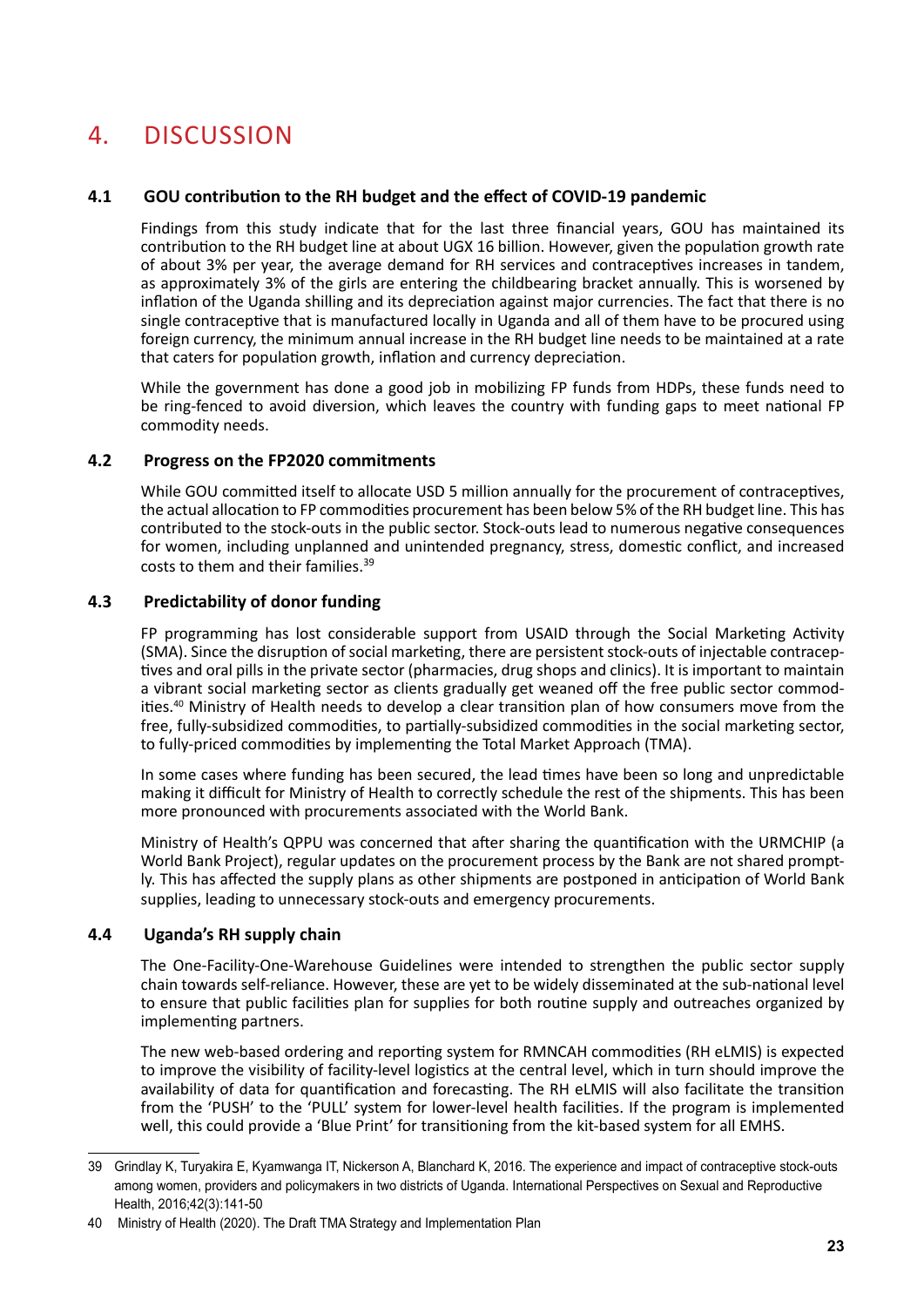# 5. Conclusions and Recommendations

#### **5.1 Conclusions**

- 1) The introduction and roll-out of the web-based system for ordering and reporting RH commodity status and consumption and the one-facility-one-warehouse policy have streamlined the distribution of RH commodities and will potentially aid the transition from the 'PUSH' or kit-based system to the 'PULL' system for lower-level health facilities.
- 2) The financing for FP commodities for both public and social marketing is highly donor-dependent, with the country's development partners contributing over 80% of the country's RH commodity procurements in the last three financial years.
- 3) In 2020/21 GOU has surpassed its FP2020 commitment of raising \$5 million domestically and mobilizing an additional \$20 million from HDPs. The increase in domestic funding was a result of direct funding from the national budget (Vote 116) and deliveries from the URMCHIP project.
- 4) Delays in World Bank procurements distorted national supply planning. All the Phase I supplies arrived in the FY 2020/21 instead of being spread out in the last three years as was planned. The Phase II procurement under URMCHIP was still in the pipeline at the time of this assessment.
- 5) There is currently no active social marketing for injectable contraceptives and oral pills following the end of the USAID-funded Social Marketing Activity (SMA).
- 6) Over 95% of the RH budget line has been used for the procurement of mama kits, leaving less than a paltry 5% for contraceptives.
- 7) The under-funding and stock-outs at the different levels of the health system affect progress toward UHC by keeping out-of-pocket spending on accessing FP services/commodities and the cost of managing the resulting unintended pregnancies and large families, high.

#### **5.2 Recommendations**

- 1) The flow of FP commodities should be streamlined, effectively implemented and monitored to ensure the maintenance of good logistics data to support accurate forecasting and planning.
- 2) There should be a stand-alone FP budget line to avoid the current situation where nearly the whole RH budget spend on mama kits, leaving contraceptives barely funded, yet it is well known that effective use of contraceptives will reduce the need for mama kits in the future.
- 3) Ministry of Health should finalize the TMA strategy and its implementation guidelines to revitalize the social marketing and private sectors. This will guide the ministry, HDPs, the private sector and implementing partners on how to effectively contribute to ensure sustainable and equitable access to FP services and commodities while helping the country avoid shocks that arise from uncertain donor funding. A vibrant private sector will also ensure that supplies are available for clients covered under the National Health Insurance schemes who may choose to access the services from the private sector.
- 4) Phase II of the URMCHIP procurements initiated in 2020, valued at about USD 4.6 million, should be expedited to improve stock availability in FY2021/22.
- 5) The National Health Insurance Scheme should be expedited, with FP as part of the insurance package, to help tame out-of-pocket spending, and reduce the financial burden on households.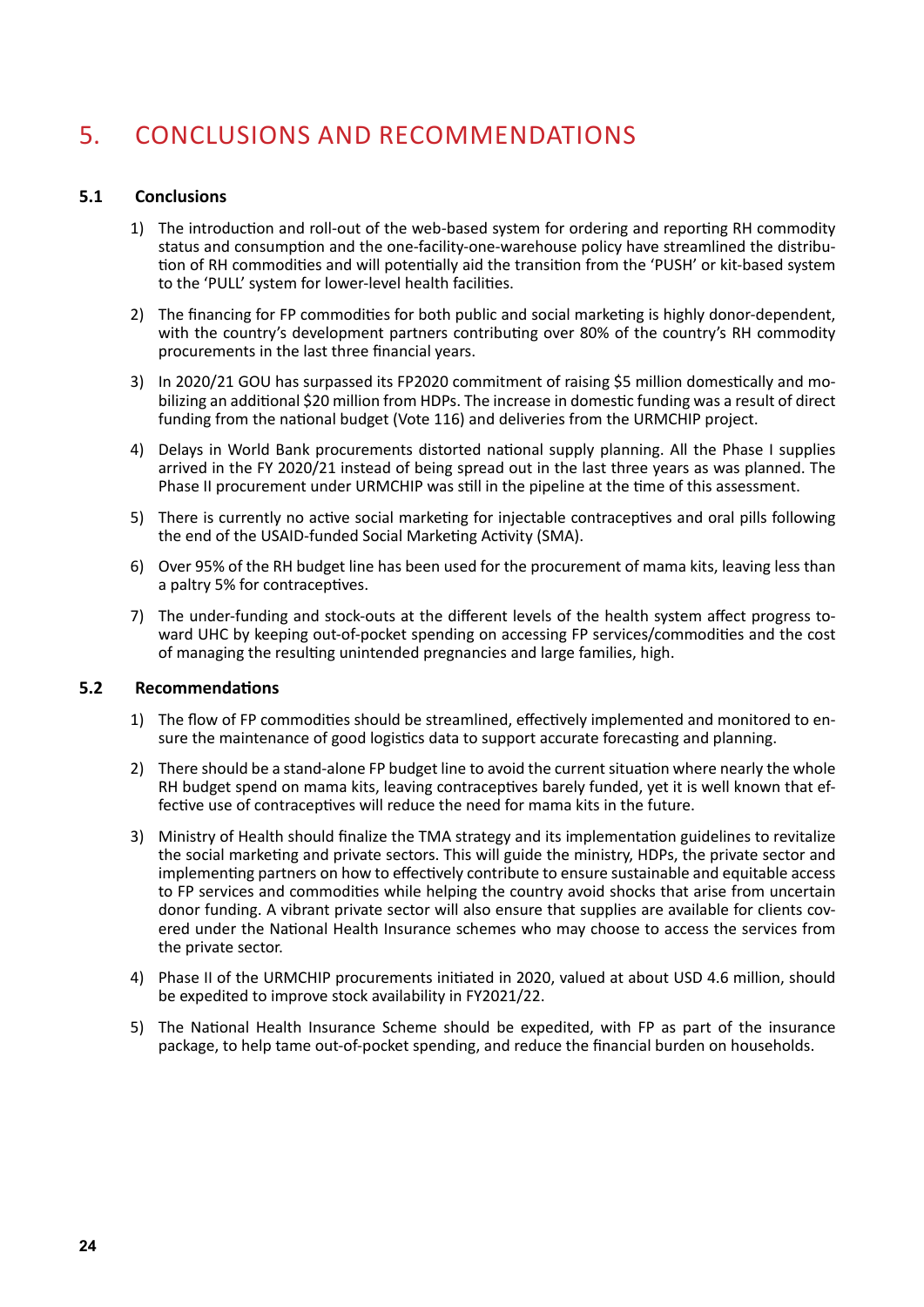# 6. Annex



### **Supply chain mapping for FP commodities in Uganda**